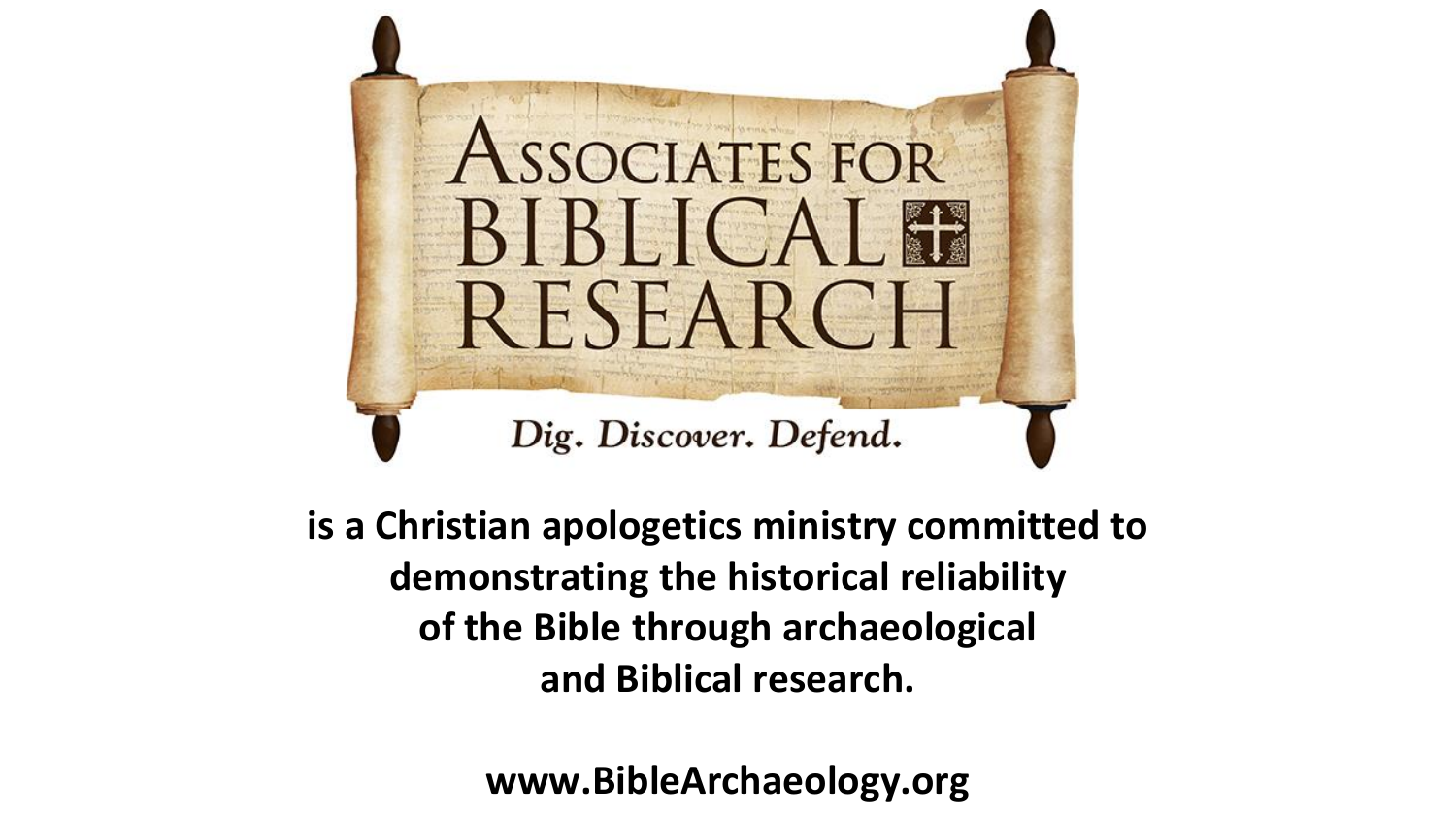

#### **THE DOCTRINE** OF SCRIPTURE  $(PART 1)$

#### **Digging for Truth Episodes 77 & 78**



**DIGGING FOR** 

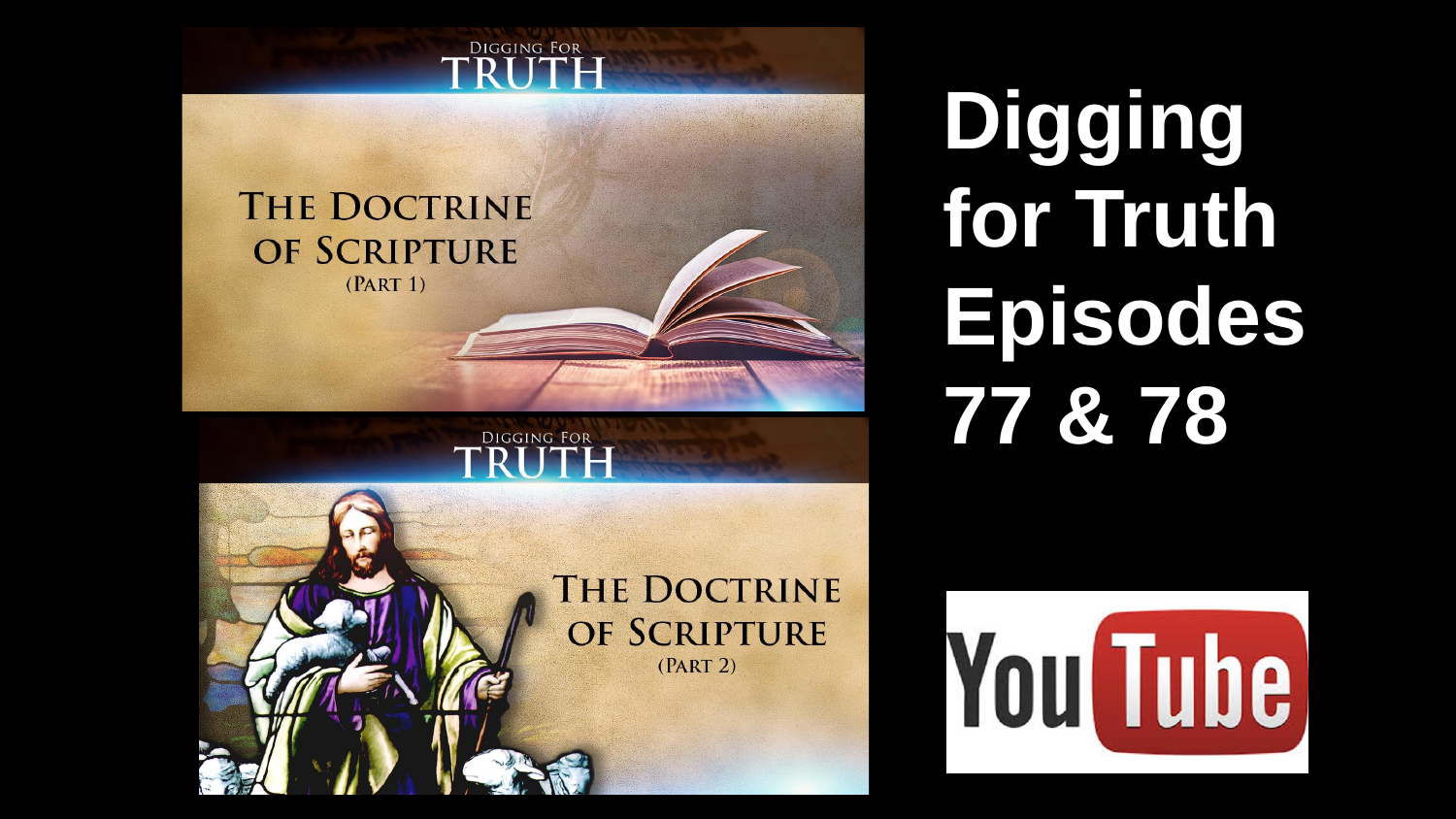Jesus Christ and the Supreme **Authority of Scripture** 

12. A power great enough to destroy the entire universe could not cause even "one dot of the Law to become void"

(Lk. 16:17; Mt. 5:18).

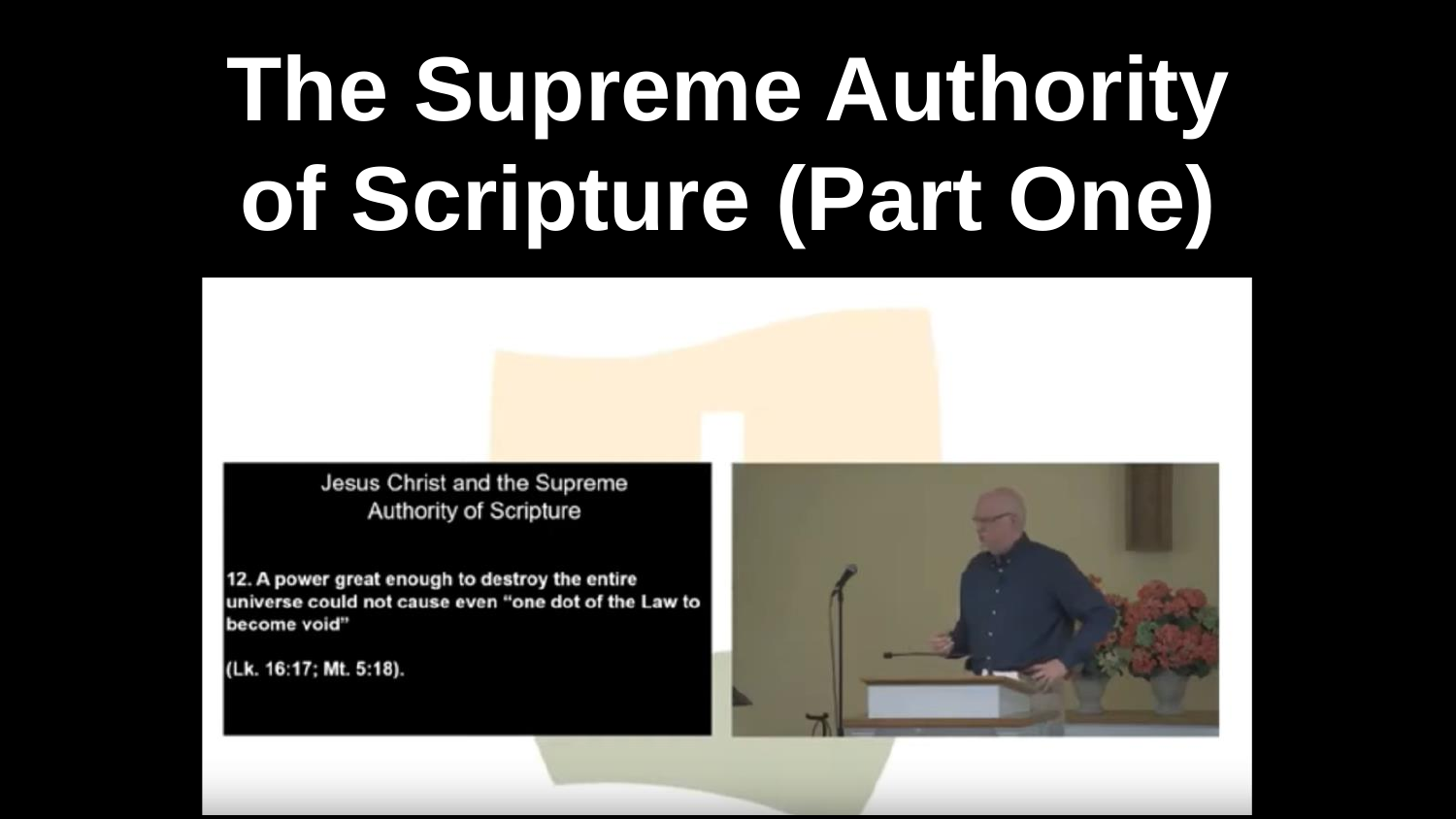• **Self-Authenticating Authority** • **Inerrancy** • **Infallibility** • **The Authority of Christ and OT Scripture**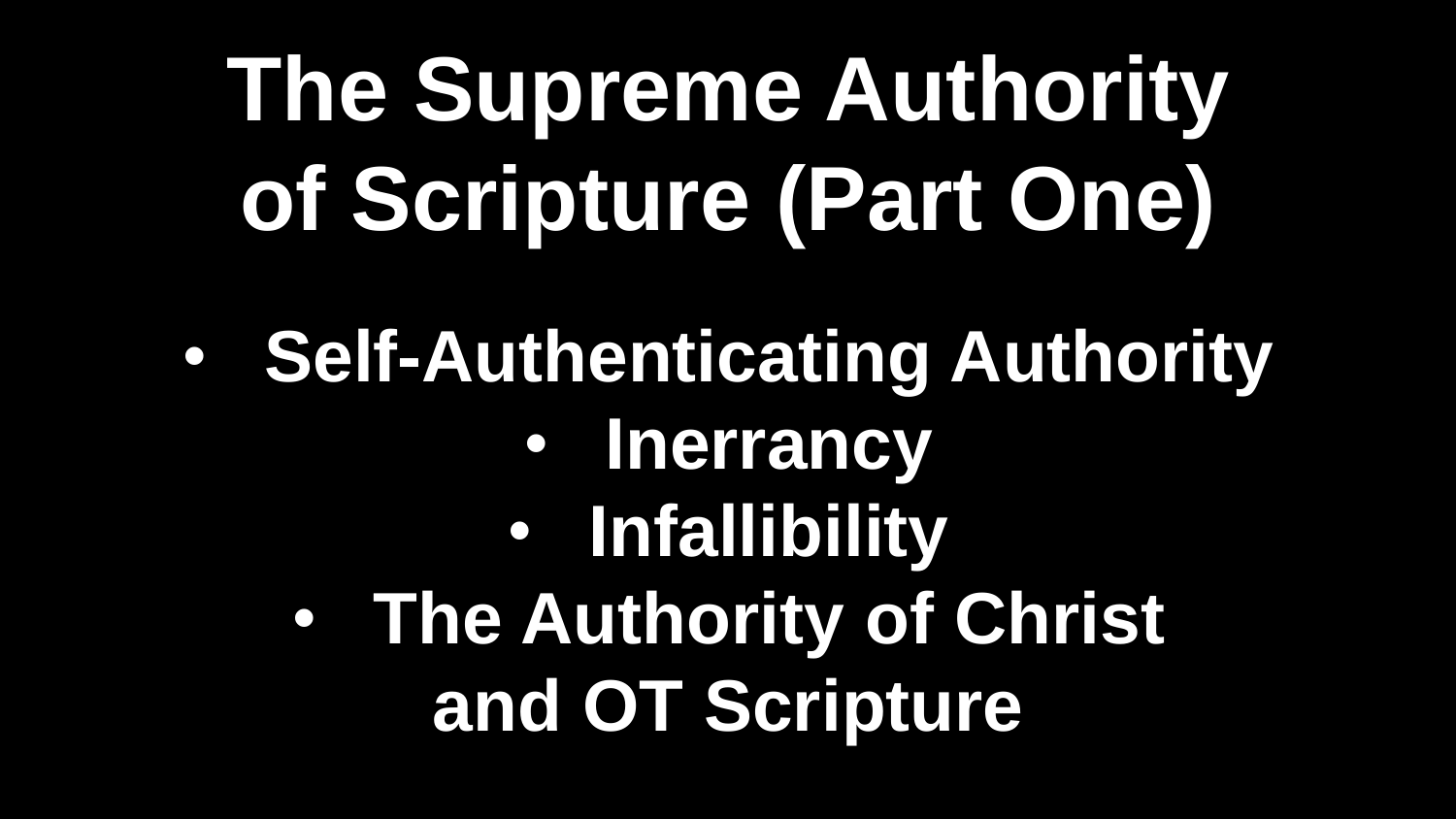## **What about Jesus and the New Testament?**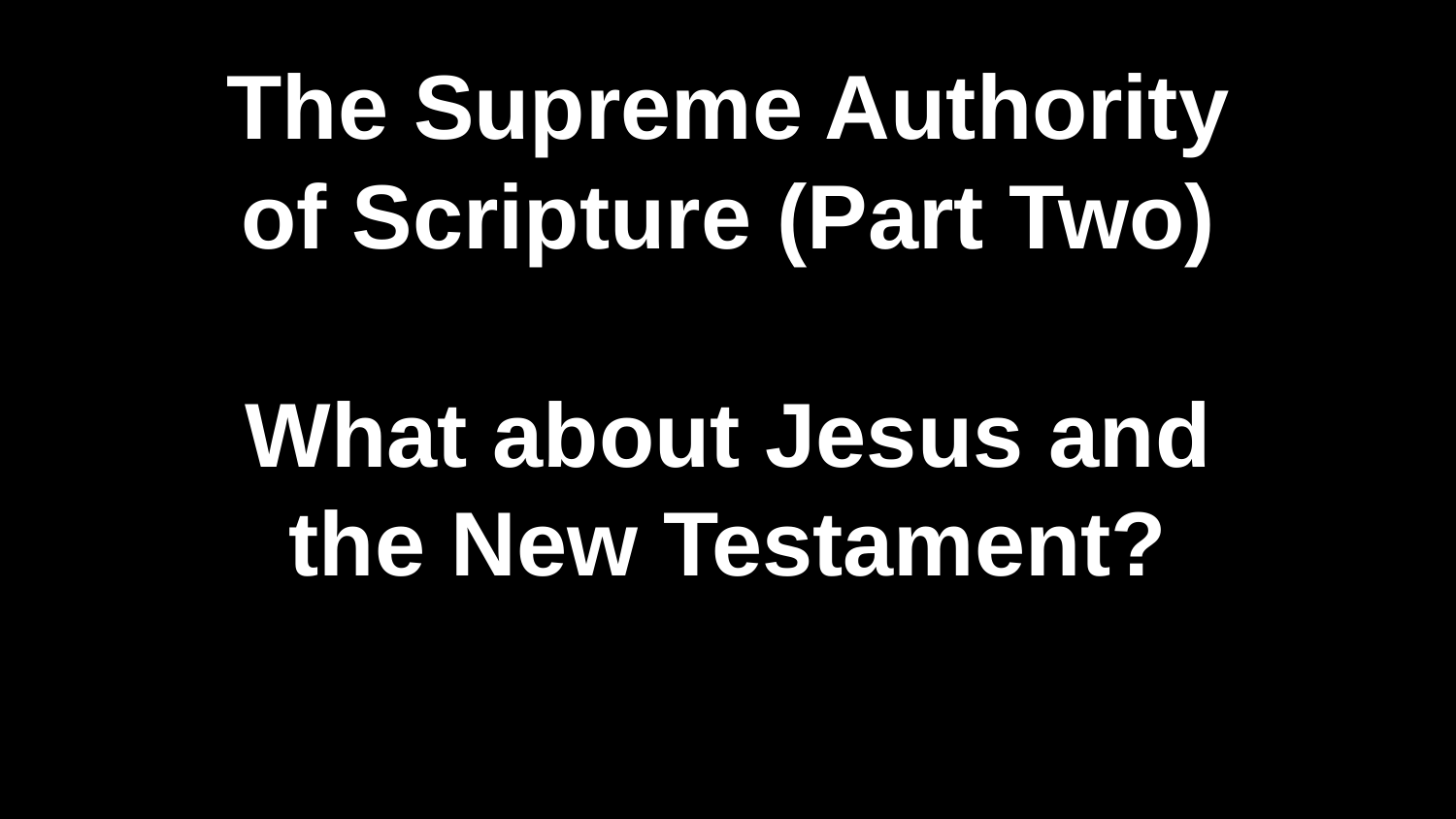**"Let this be recorded for a generation to come, so that a people yet to be created may praise Yahweh…"**

**- Psalm 102:18**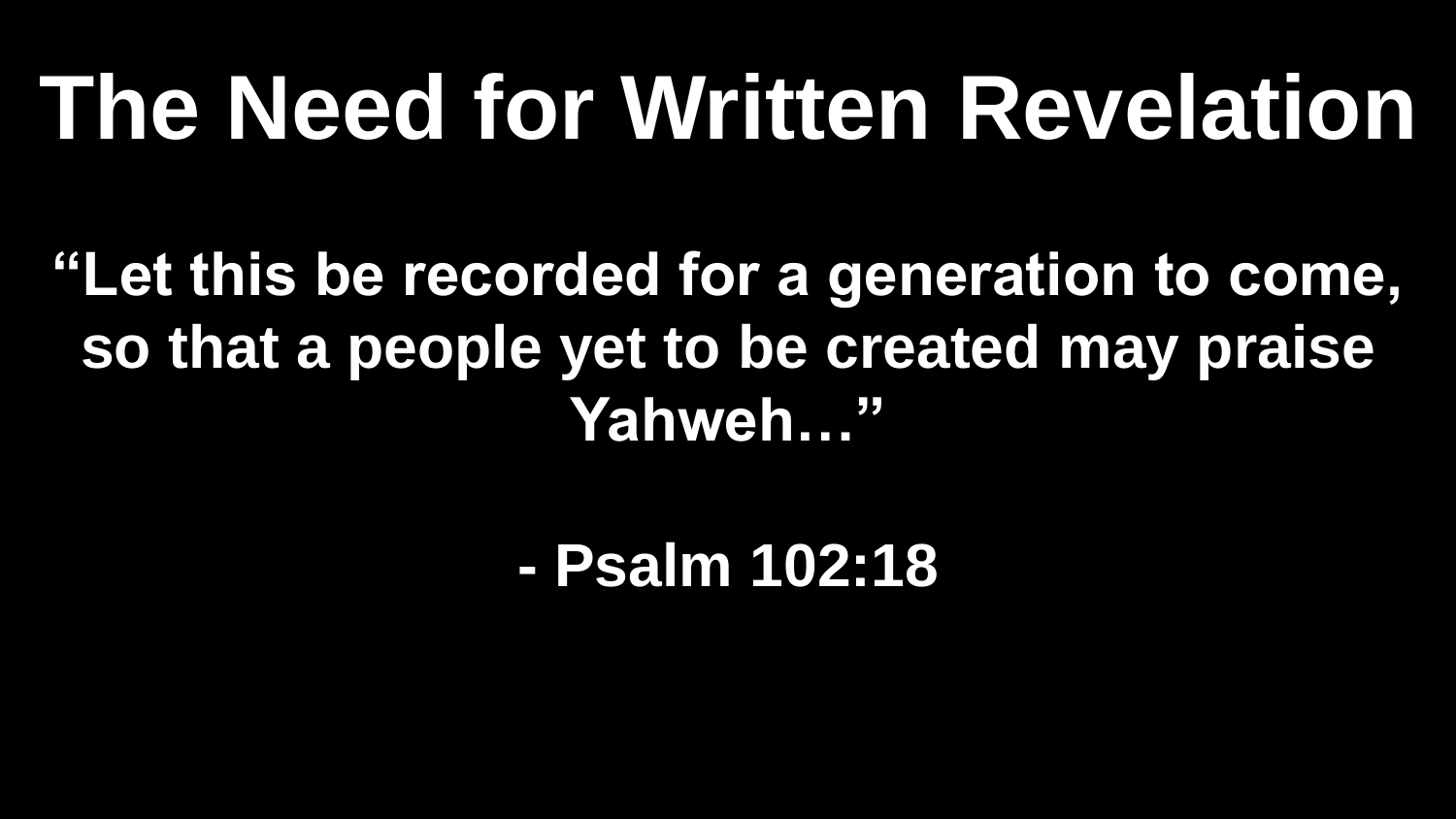**"For whatever was written in former days was written for our instruction, that through endurance and through the encouragement of the Scriptures we might have hope."**

**- Romans 15:4**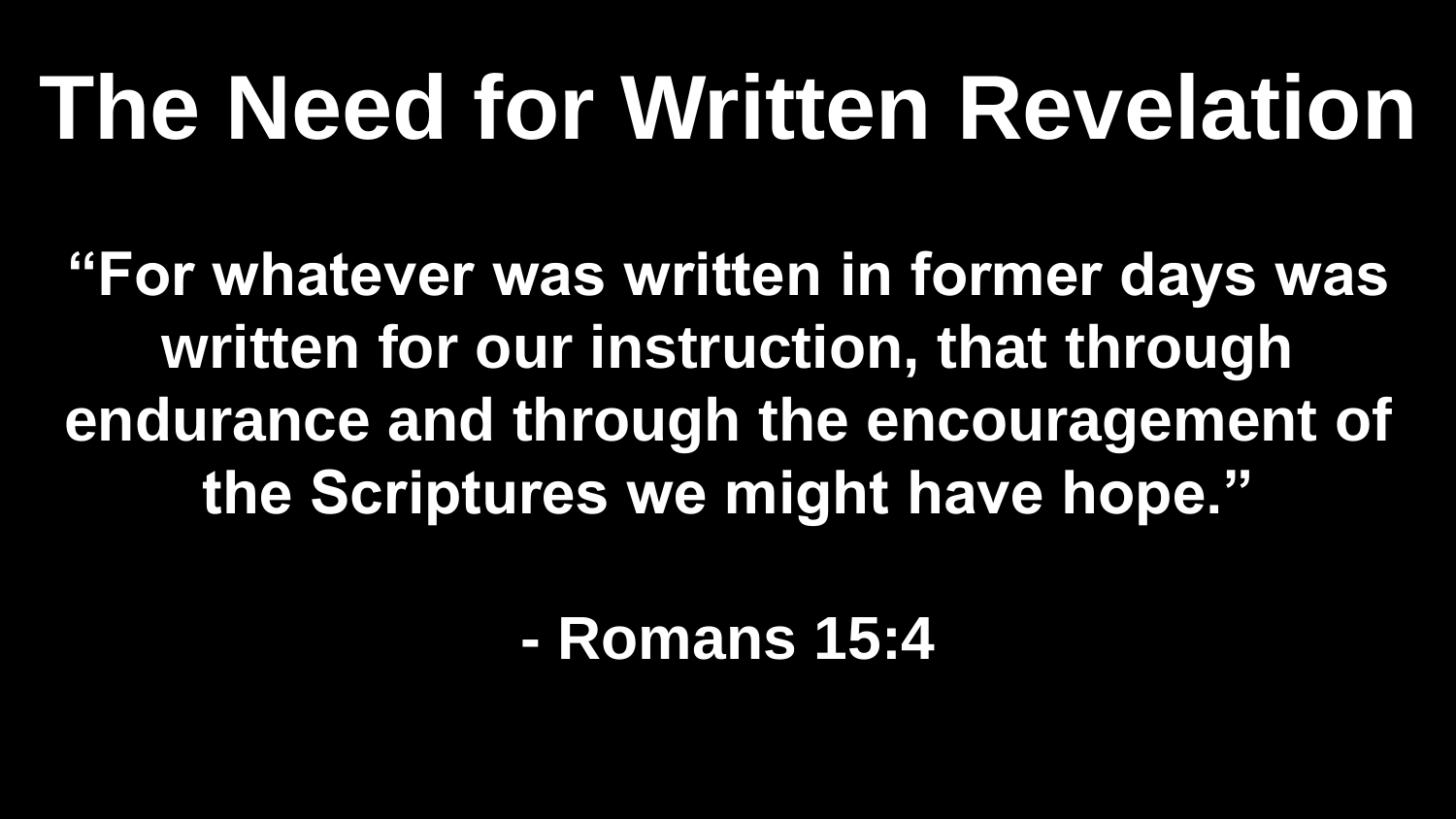The word that came to Jeremiah from the Lord: "Thus says the Lord, the God of Israel: **Write in a book all the words that I have spoken to you.**

**Jeremiah 30:2**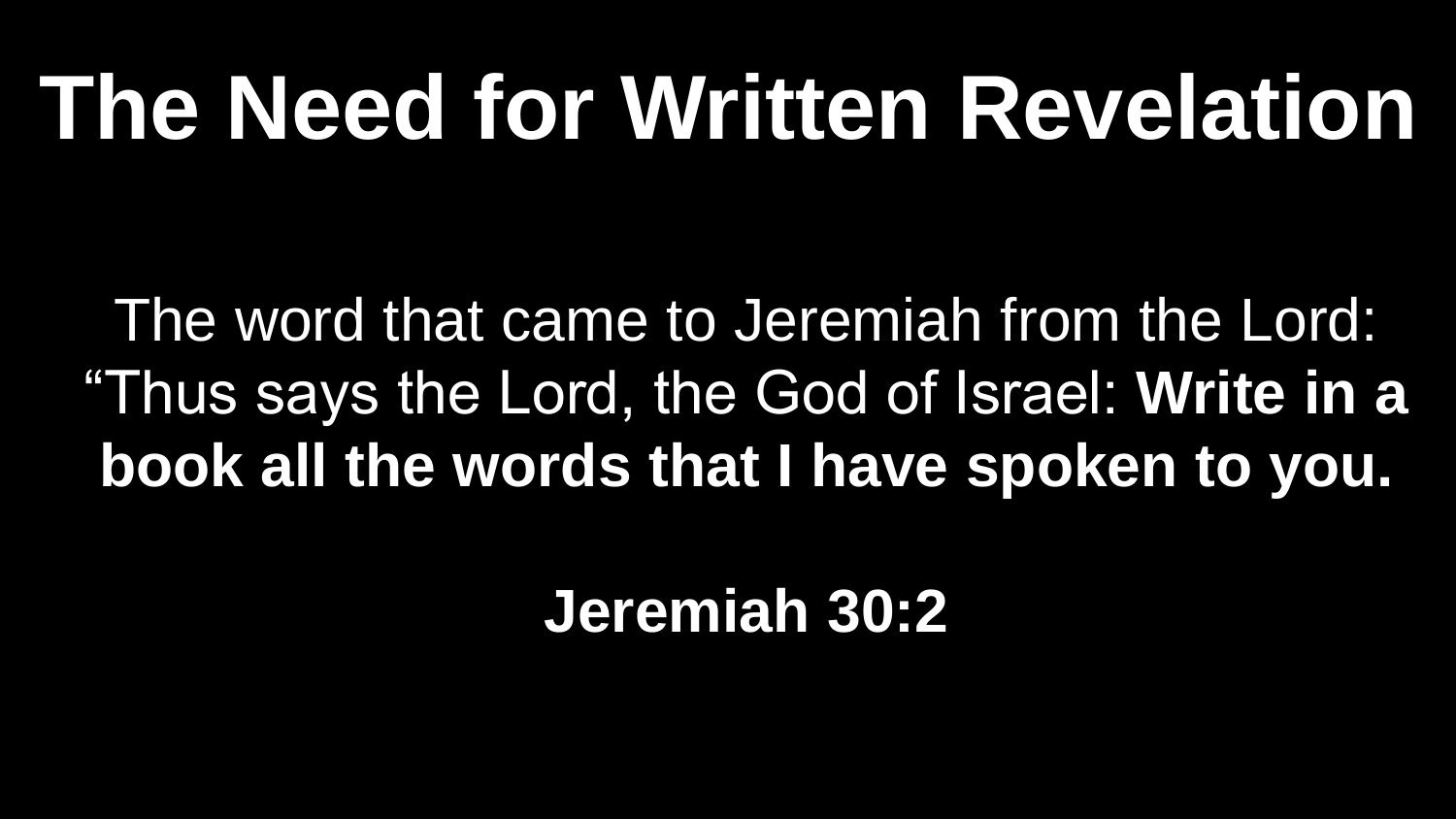**Then the Lord replied:**

**"Write down the revelation and make it plain on tablets so that whoever reads it may run with it.**

**For the revelation awaits an appointed time; it speaks of the end and will not prove false.** 

**Habakkuk 2:2-3a**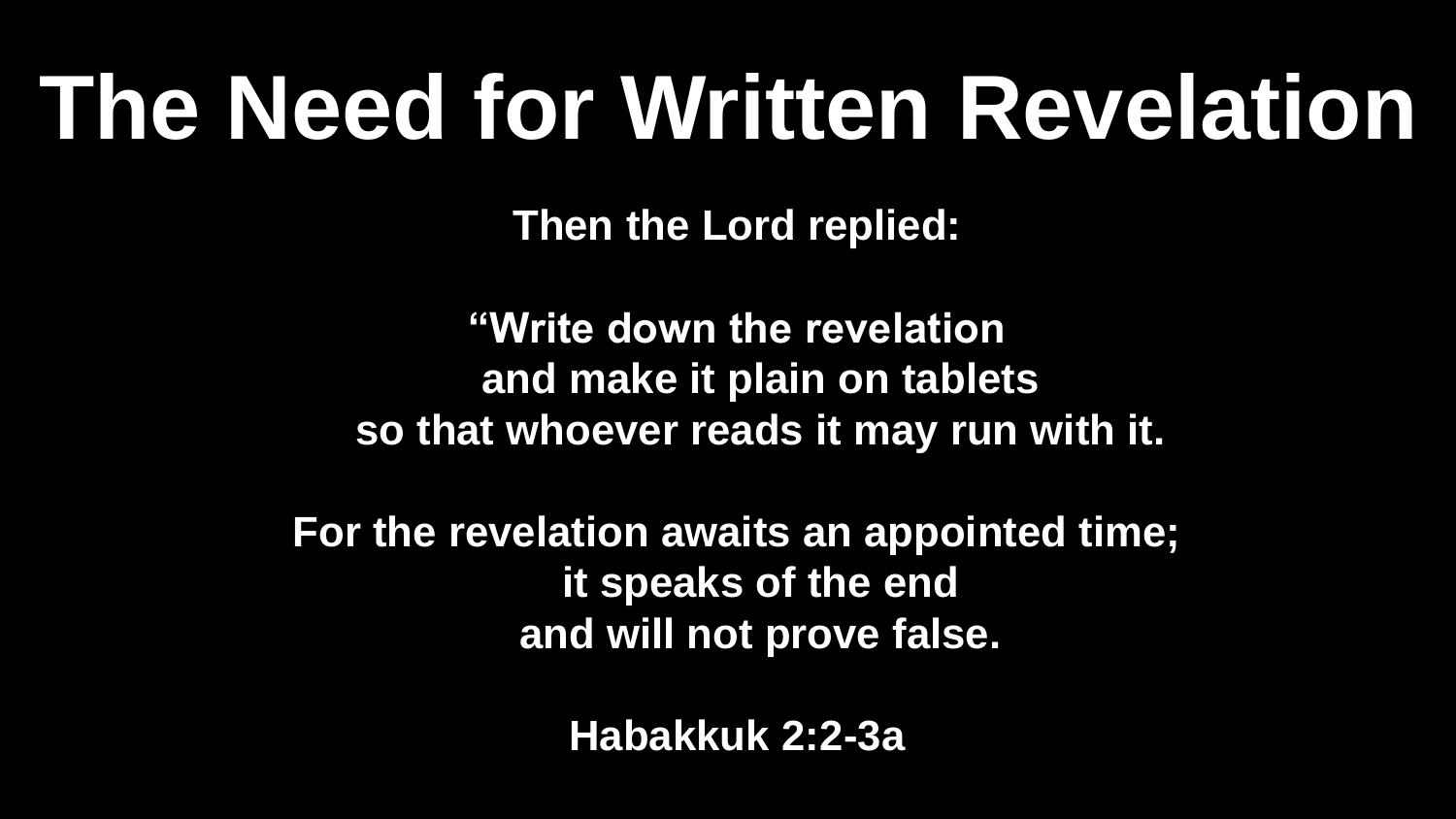And the king [Josiah] stood by the pillar and made a covenant before the Lord, to walk after the Lord and to keep his commandments and his testimonies and his statutes with all his heart and all his soul, **to perform the words of this covenant that were written in this book**. And all the people joined in the covenant.

II Kings 2:23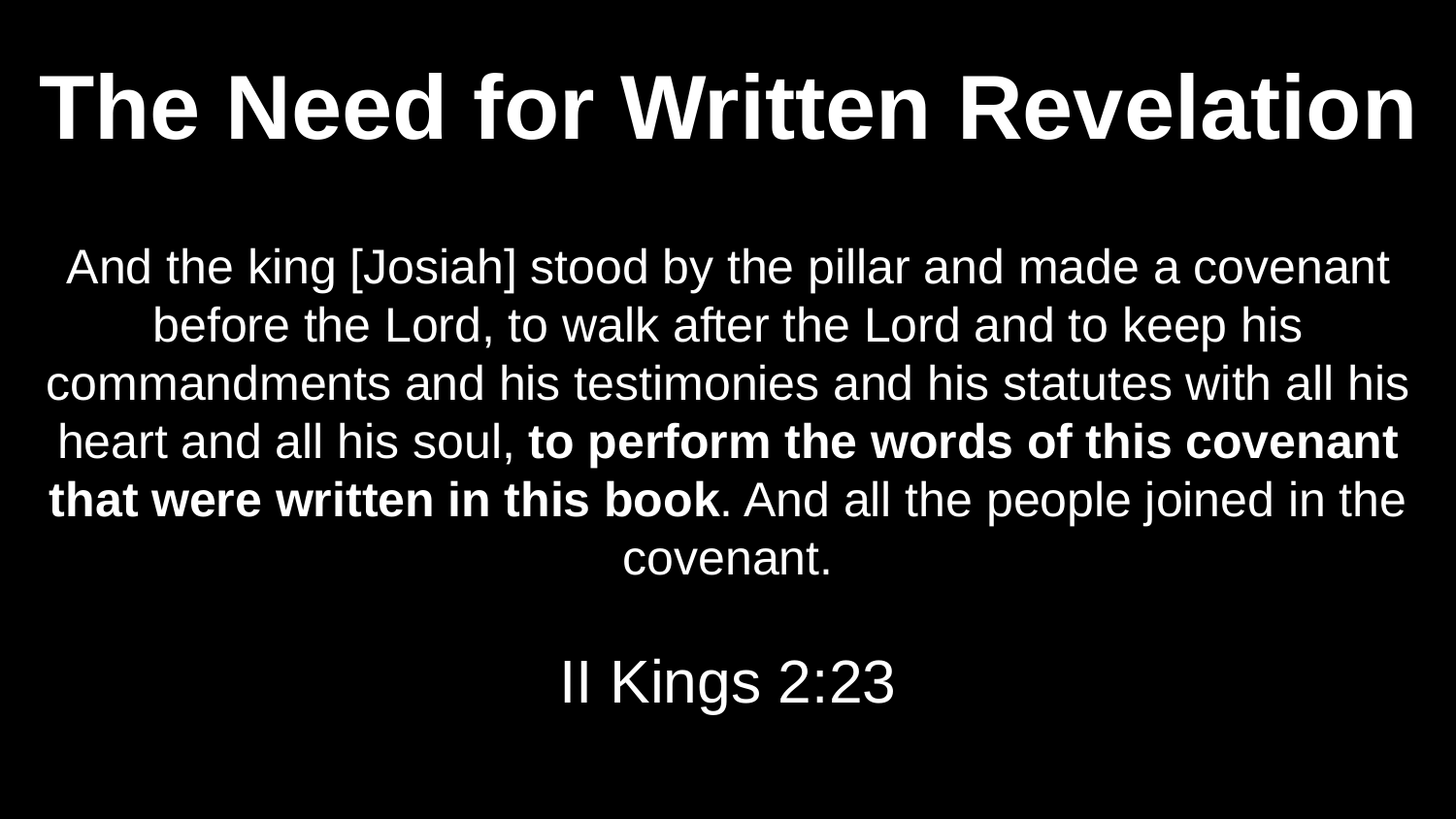So Joshua made a covenant with the people that day and put in place statutes and rules for them at Shechem.

#### **And Joshua wrote these words in the Book of the Law of God.**

**Joshua 24:25-26**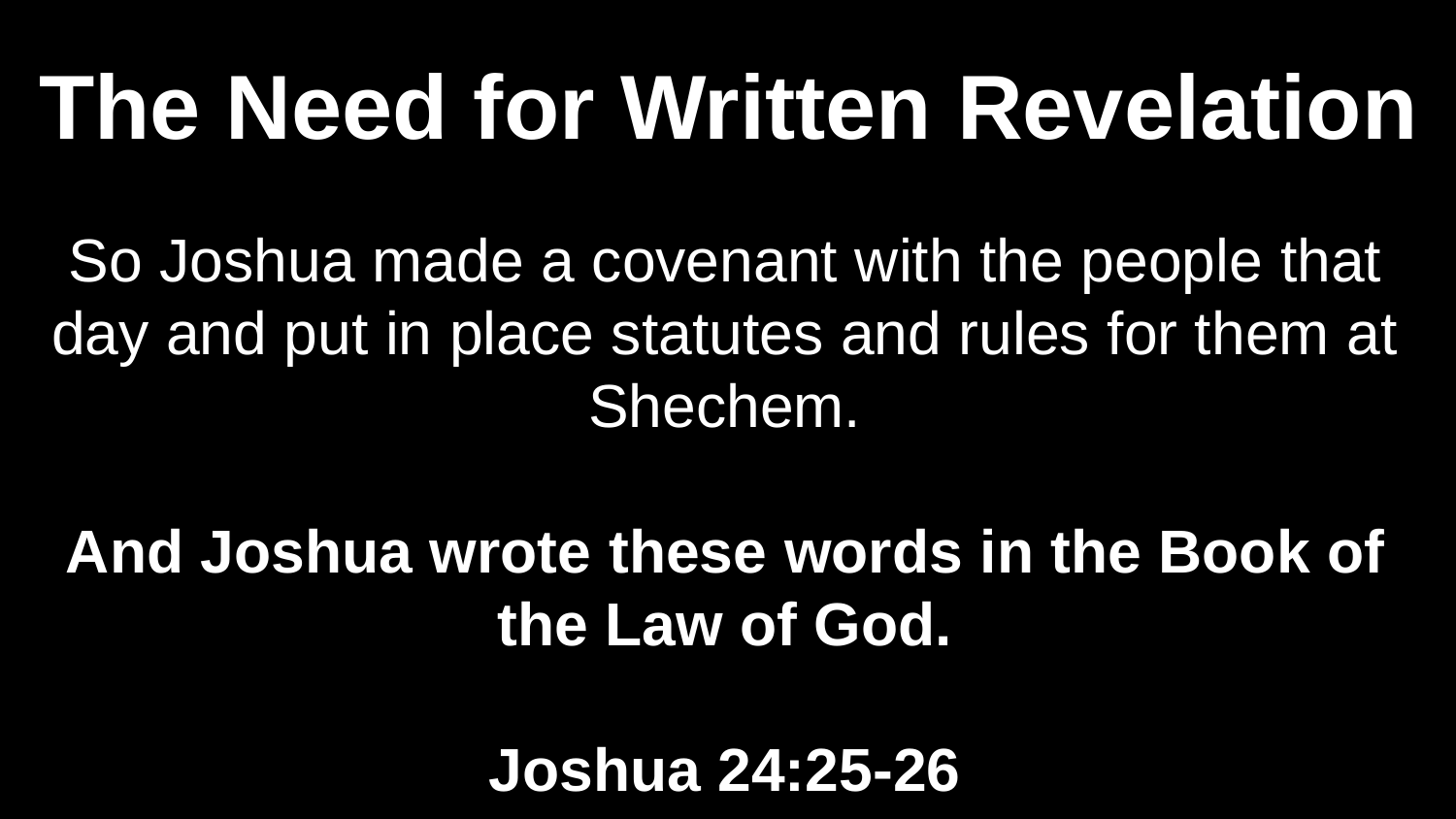**And now, go, write it before them on a tablet and inscribe it in a book, that it may be for the time to come as a witness forever.**

**Isaiah 30:8**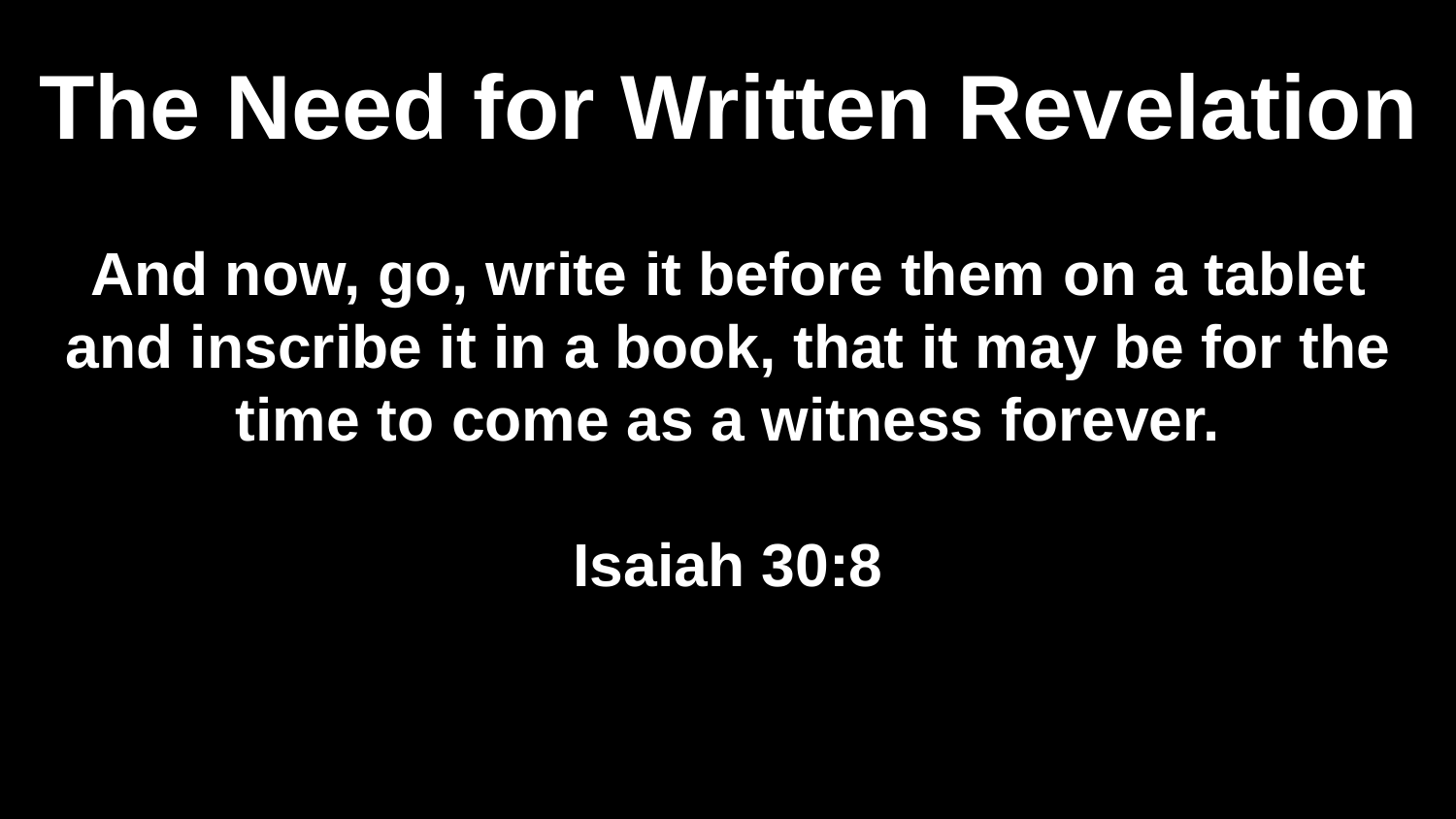**1. An oral tradition would become easily corrupted because of man's sin**

#### **2. Public Accessibility**

**3. Universal Accessibility**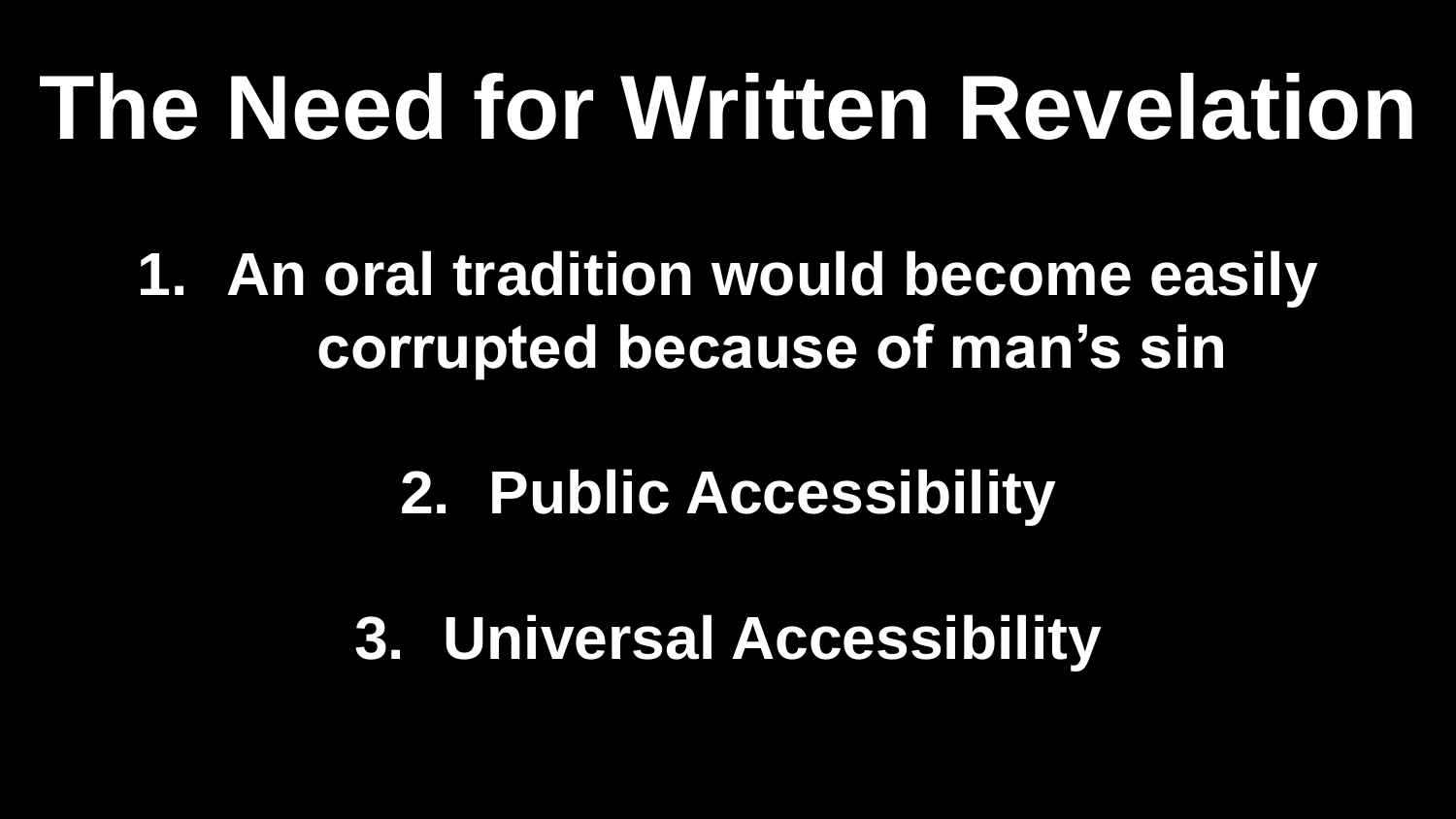**4. God produces covenant documents so His people can accurately interpret His deeds and live according to His instructions** 

> **5. Eyewitnesses to God's acts and God's speech eventually die**

**6. To preserve God's Word for future generations**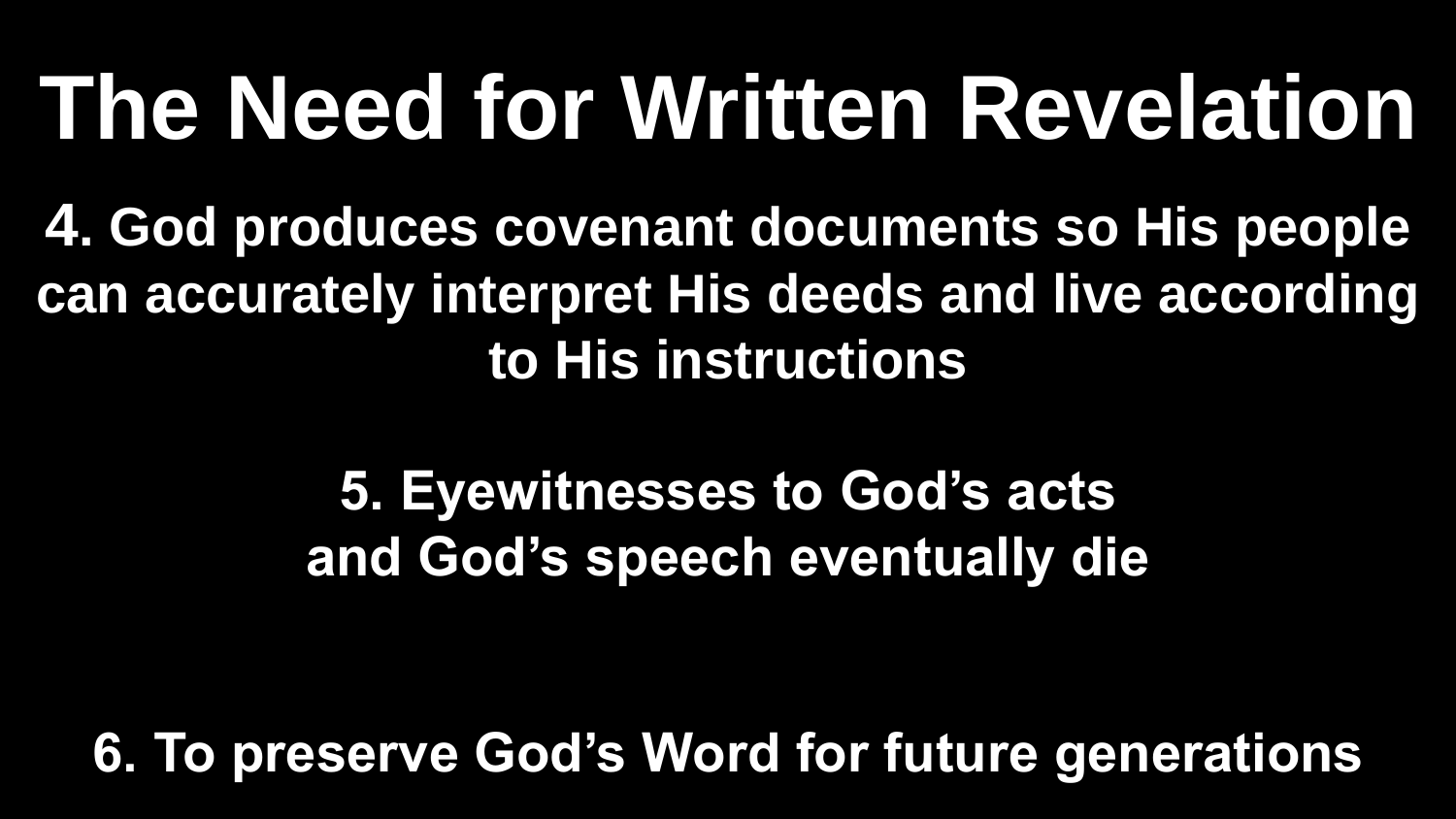Thus we see a biblical pattern in which God triumphs over his enemies by redeeming his people; then he gives his canonical documents that function to structure, organize, and transform God's people into a suitable dwelling place for him. According to the Old Testament paradigm, then, canon constitutes and shapes community, not the other way around  $(2010: 119,$  emphasis added).

**Andreas Kostenberger and Michael Kruger,** *The Heresy of Orthodoxy***. Wheaton, IL: Crossway Books.**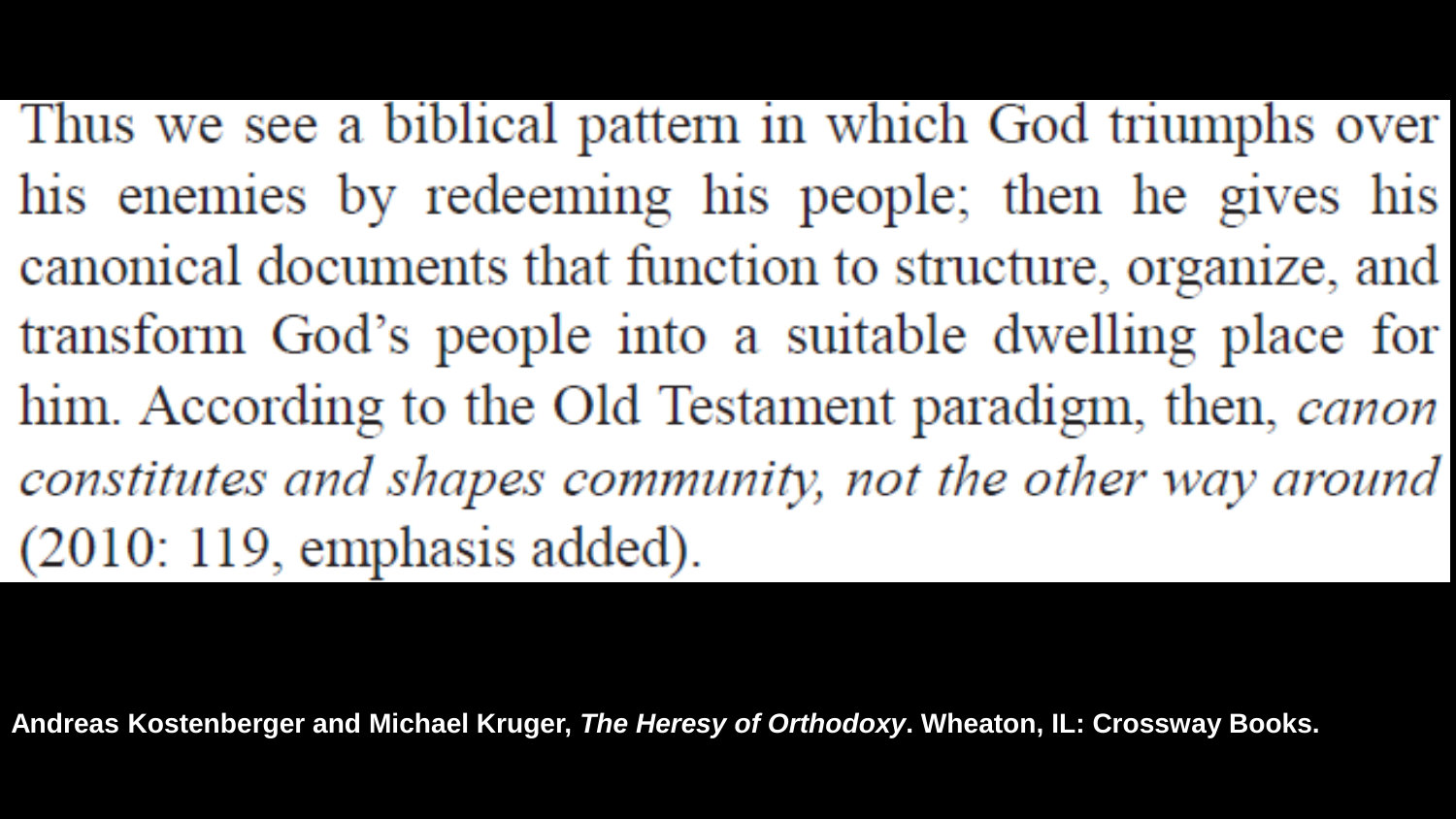**In accordance with the Father's will, Jesus sends the Holy Spirit to empower selected men to write the New Testament covenant documents**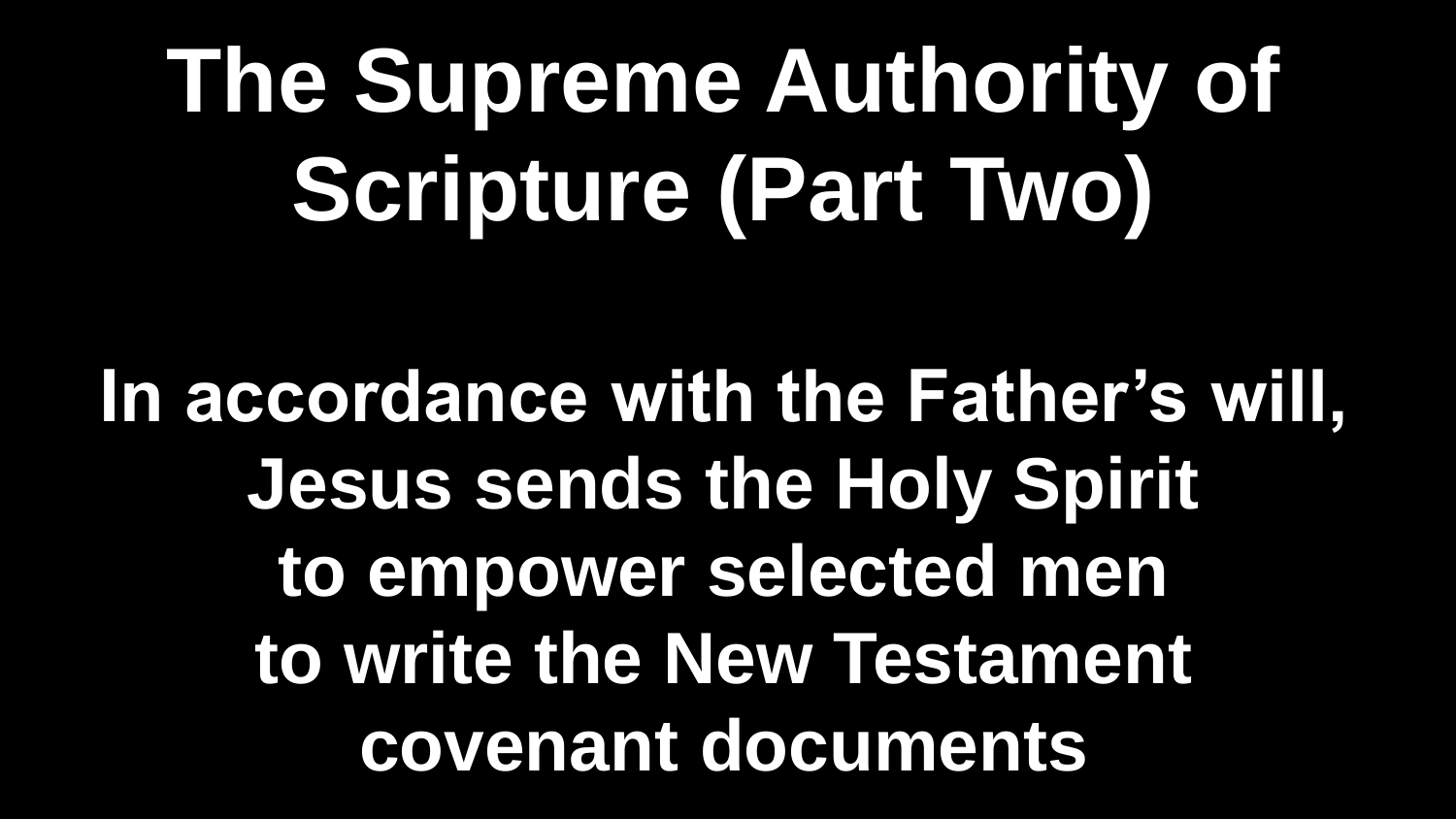### **John 16:12–15**

"I still have many things to say to you, but you cannot bear them now. **When the Spirit of truth comes, he will guide you into all the truth,** for he will not speak on his own authority, but whatever he hears he will speak, and he will declare to you the things that are to come. He will glorify me, for he will take what is mine and declare it to you. All that the **Father** has is mine; therefore I said that **he will take what is mine and declare it to you**."

The Father, The Son and The Holy Spirit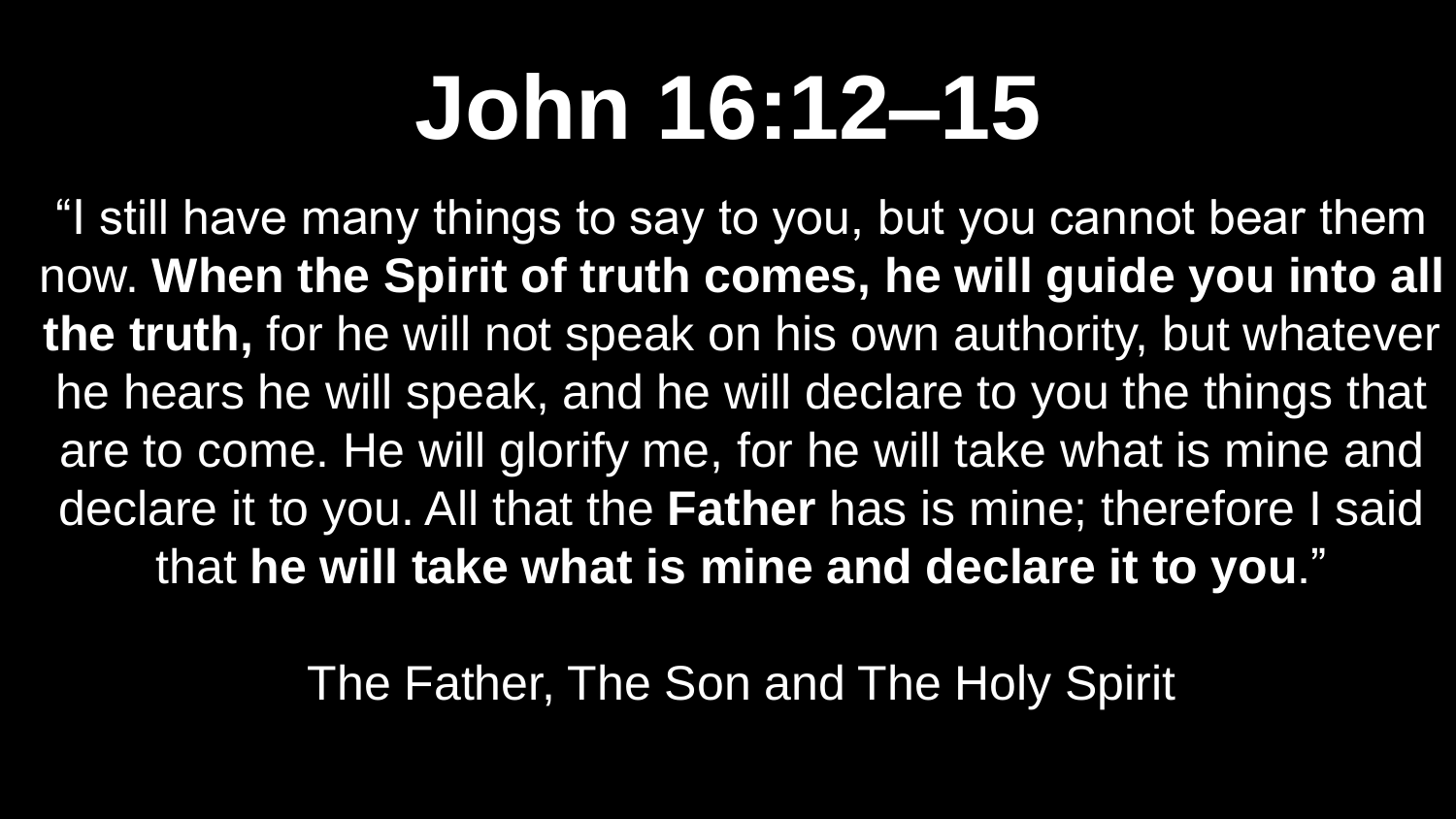#### **John 14:15-30**

But the Helper, the Holy Spirit, whom the Father will send in my name, **he will teach you all things** and **bring to your remembrance all that I have said to you**. - v. 26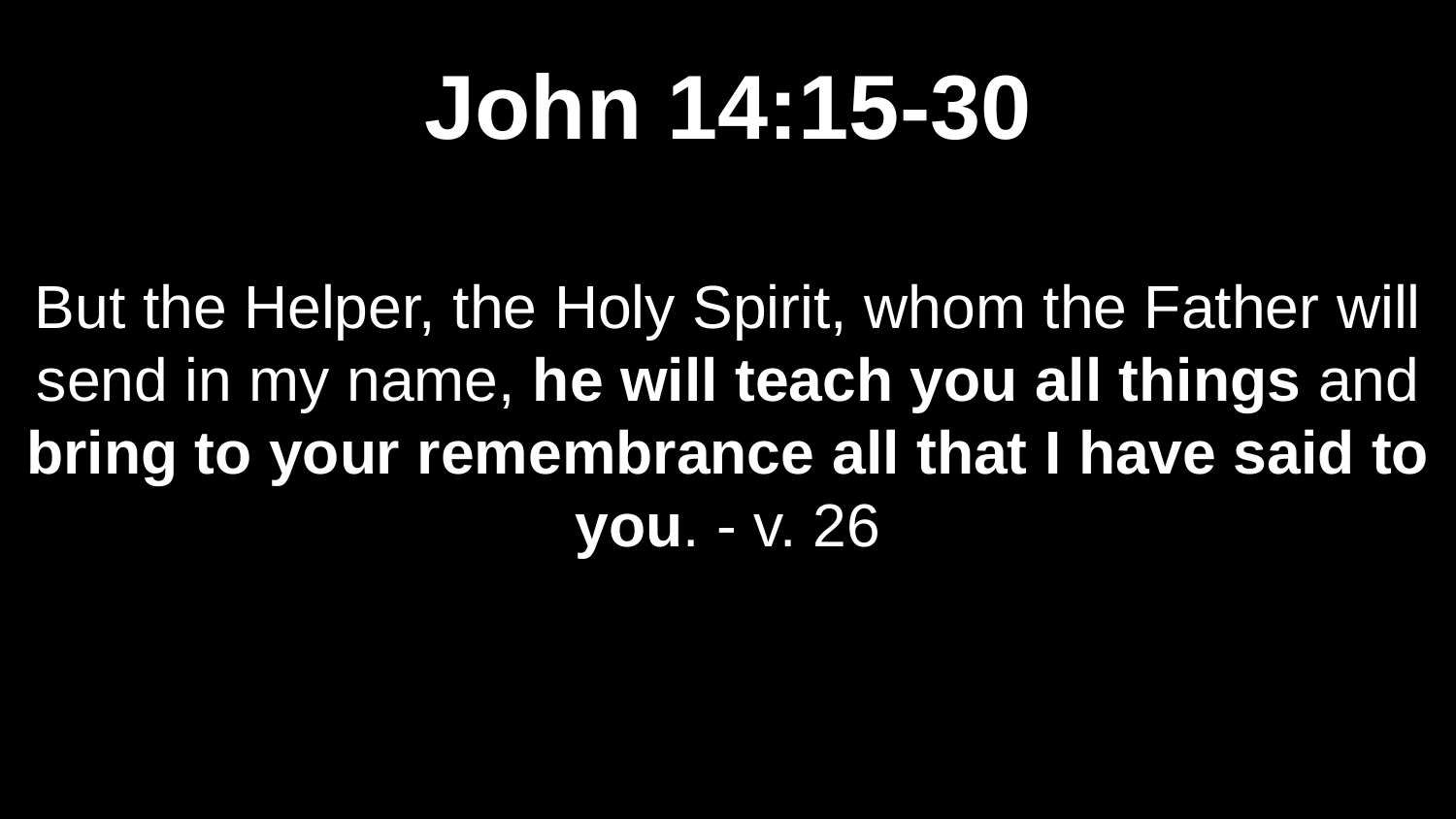I still have many things to say to you, but you cannot bear them now. **When the Spirit of truth comes, he will guide you into all the truth…**  (John 16:12-15)

**Acts through Revelation**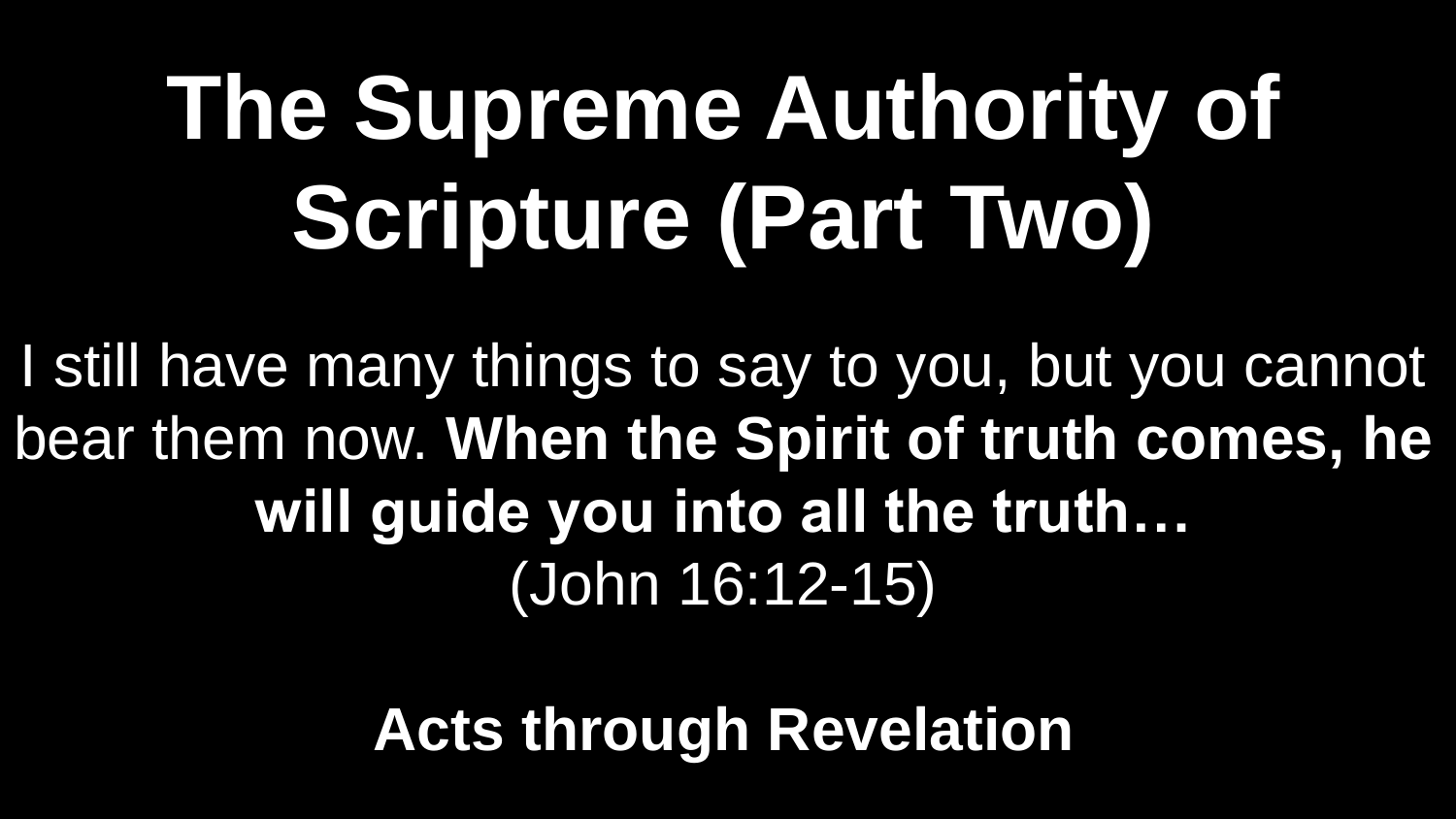#### **John 14:15-30**

**But the Helper, the Holy Spirit, whom the Father will send in my name, he will teach you all things and bring to your remembrance all that I have said to you. - v. 26**

**"All things…" Acts through Revelation "Bring to your remembrance…" The 4 Gospels**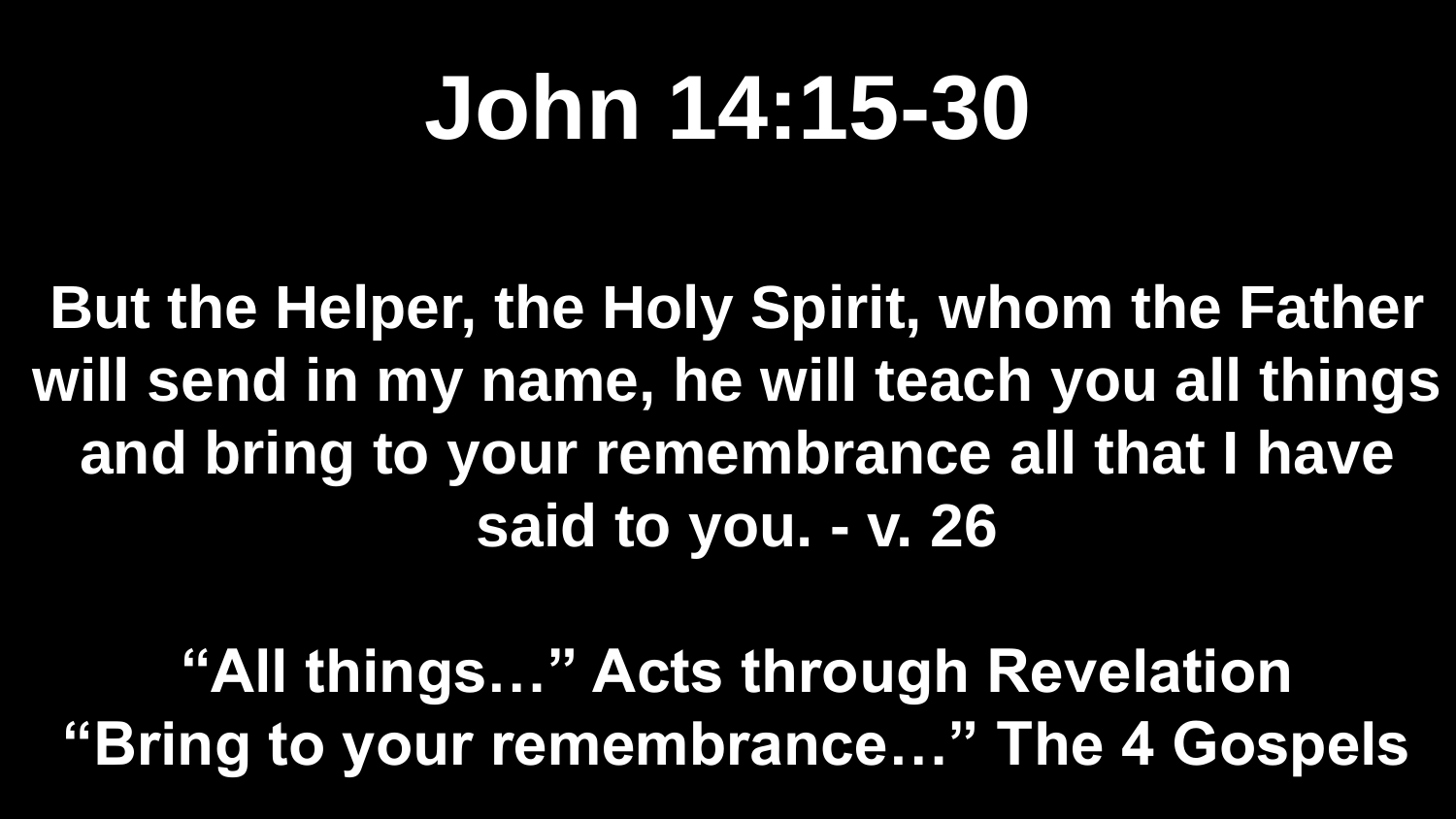**Commissioned by the Spirit of Christ, Paul and others given apostolic authority are "ministers of a new covenant." II Corinthians 3:6**

**Jeremiah 31:31; Luke 22:20; 1 Corinthians 11:25; Hebrews 8:8; Hebrews 8:13; 2 Corinthians 3:14; Hebrews 9:15**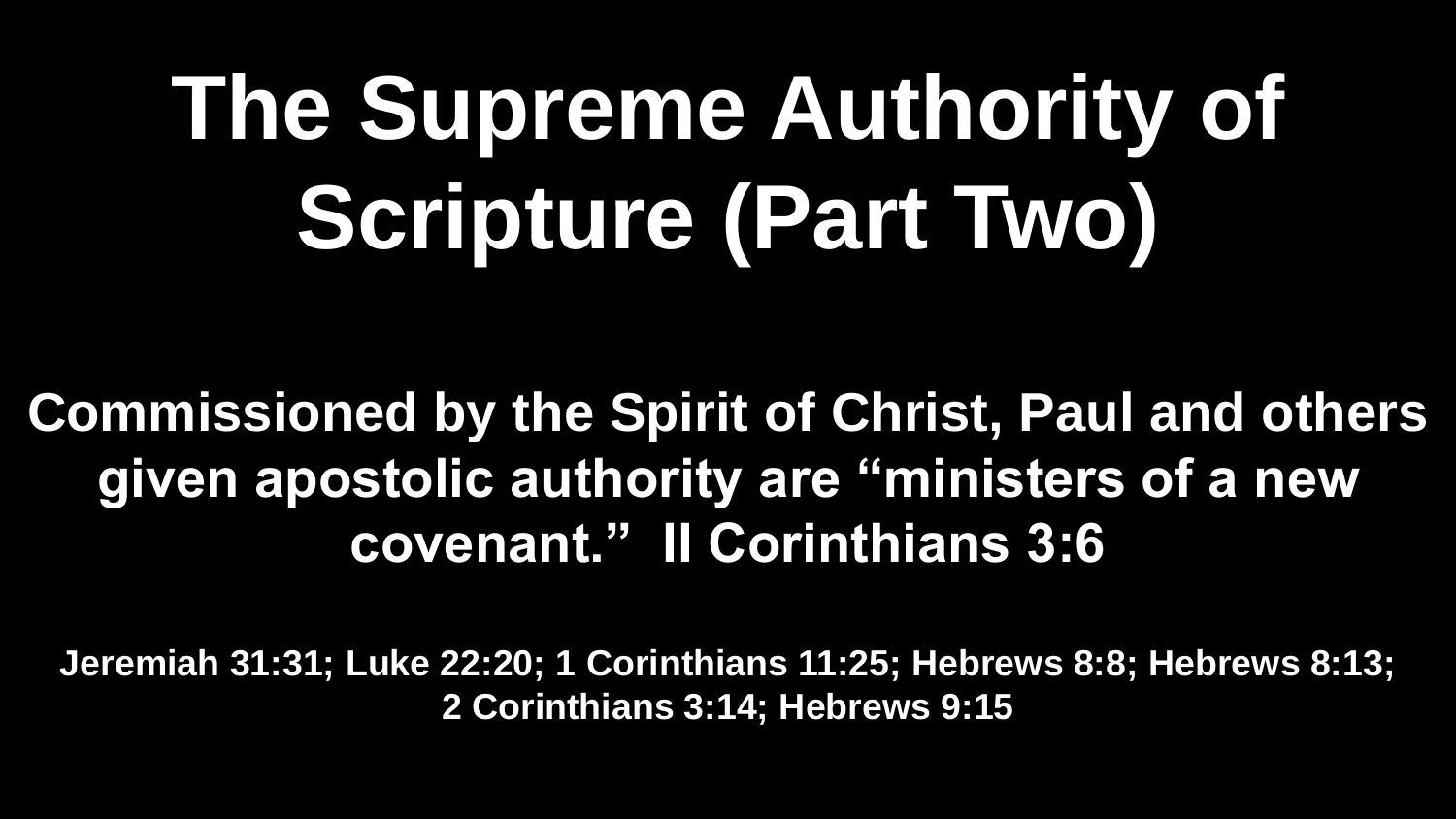This is the disciple who is bearing witness about these things, and **who has written these things**, and we know that his testimony is true.

**John 21:24**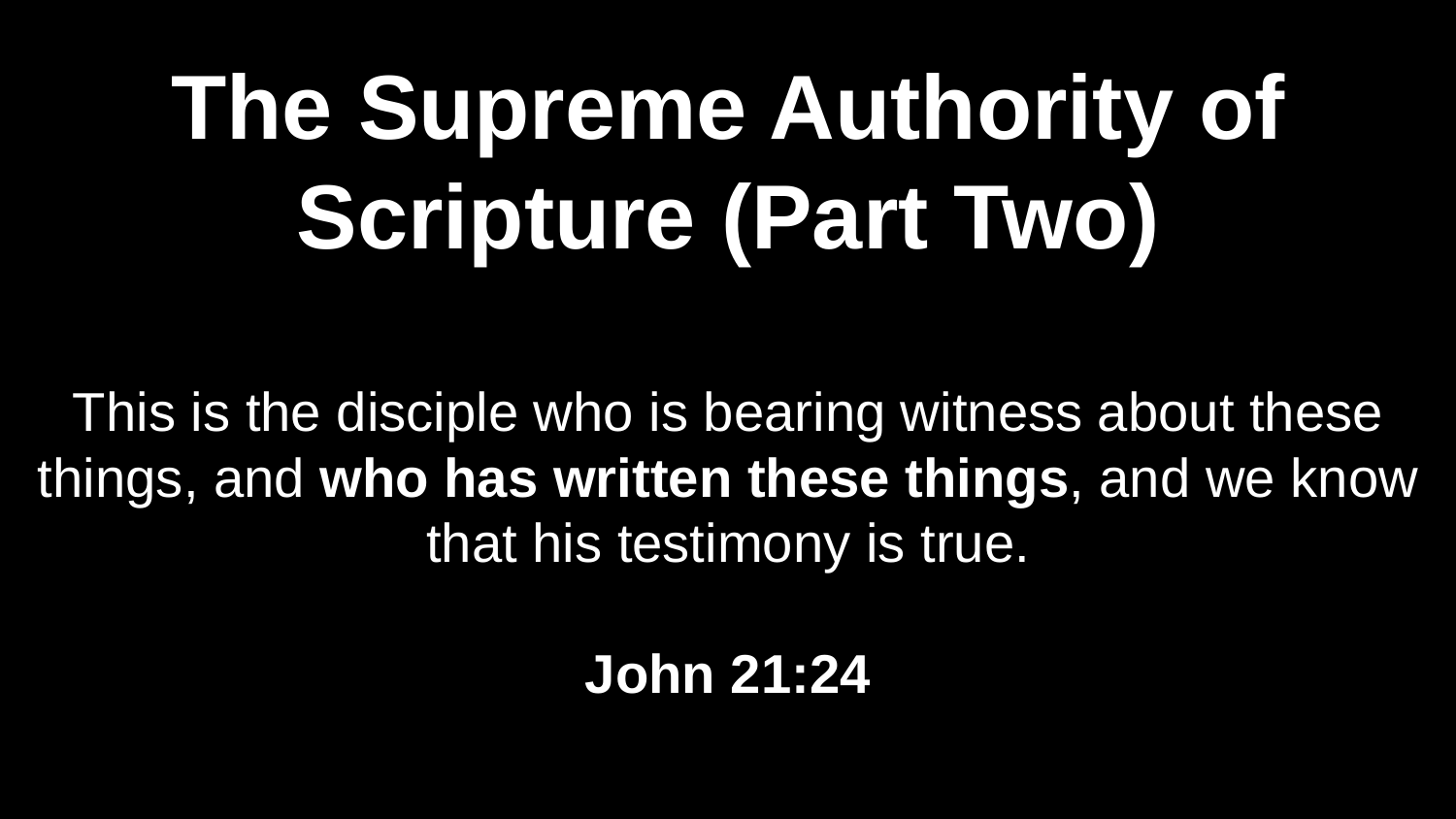Now Jesus did many other signs in the presence of the disciples, which are not written in this book, **but these are written** so that you may believe that Jesus is the Christ, the Son of God, and that by believing you may have life in his name.

**John 20:30-31**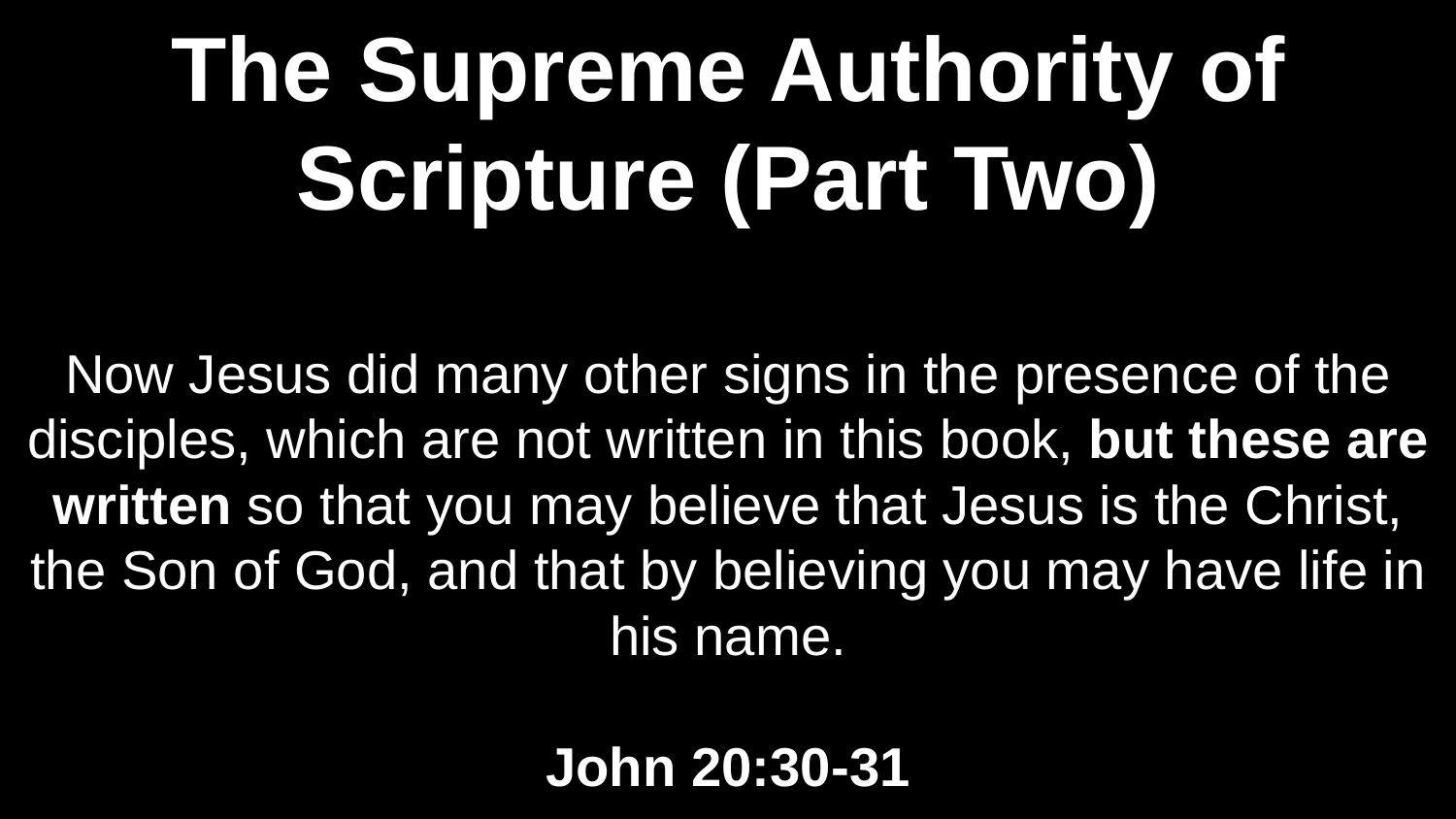**Concerning marriage, Paul writes: "To the married, I give this charge (not I, but the Lord)…" (v. 10). Paul is appealing directly to Matthew 5:32.** 

**I Corinthians 7: 10, 12**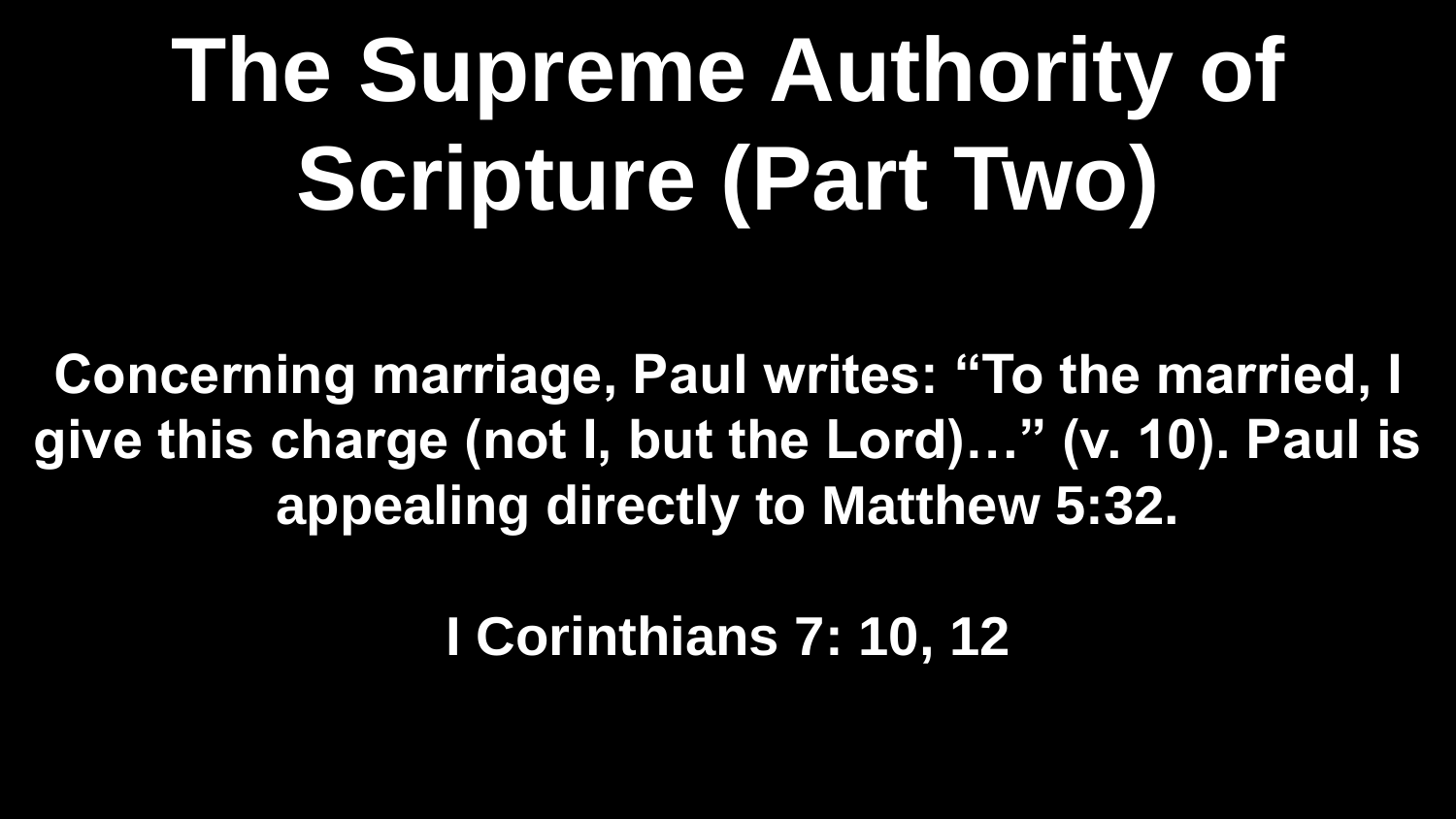**Then, in the next verse, Paul asserts his own, apostolic authority: "To the rest I say (I, not the Lord)…"** 

**Paul is addressing matters not dealt with directly by Jesus. His authority is on par with Christ, because Christ has given him the authority in the Church.**

**I Corinthians 7: 10, 12**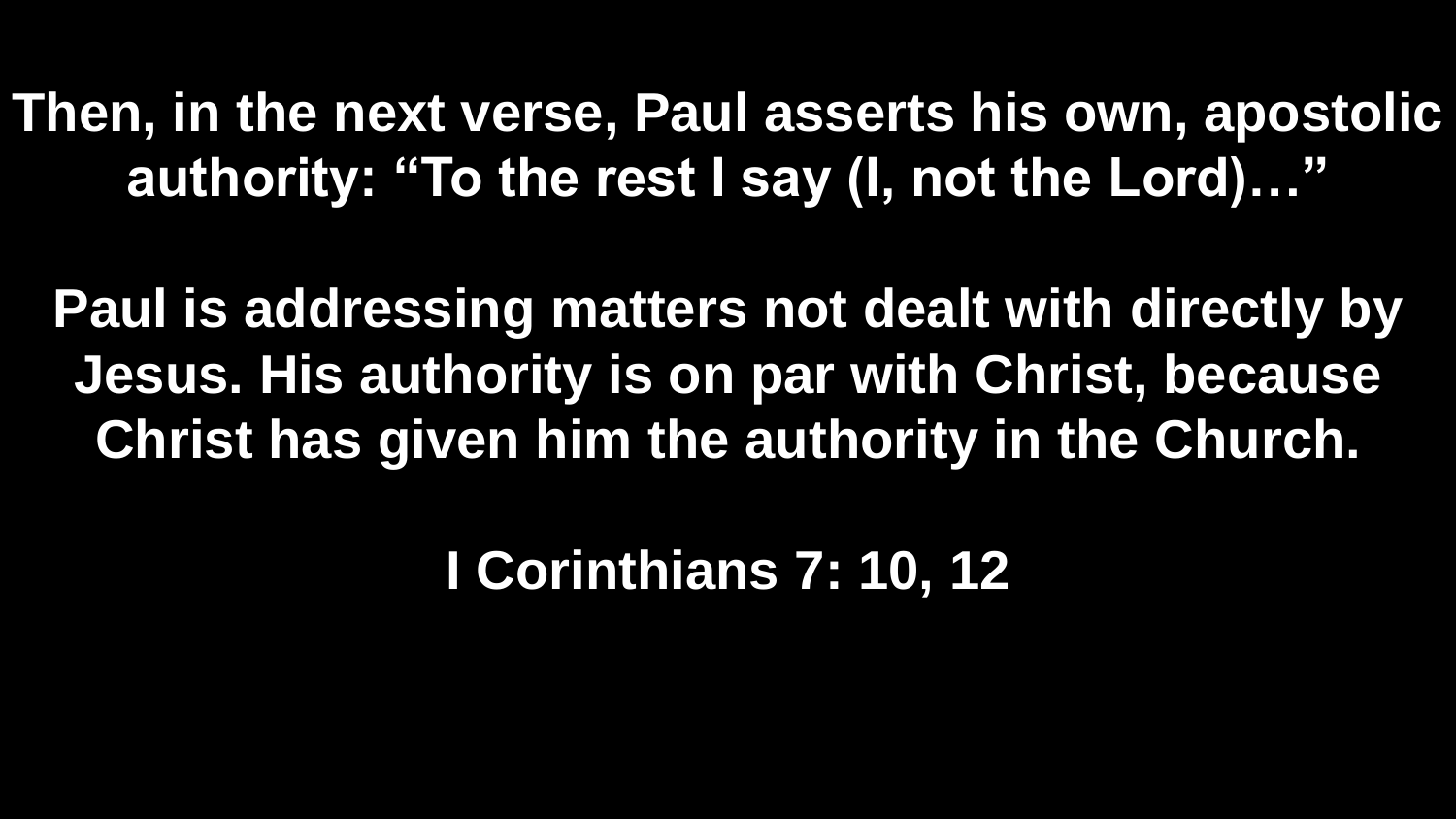If anyone thinks that he is a prophet, or spiritual, he should acknowledge that **the things I am writing to you are a command of the Lord**. If anyone does not recognize this, he is not recognized.

#### **I Corinthians 14:37-38**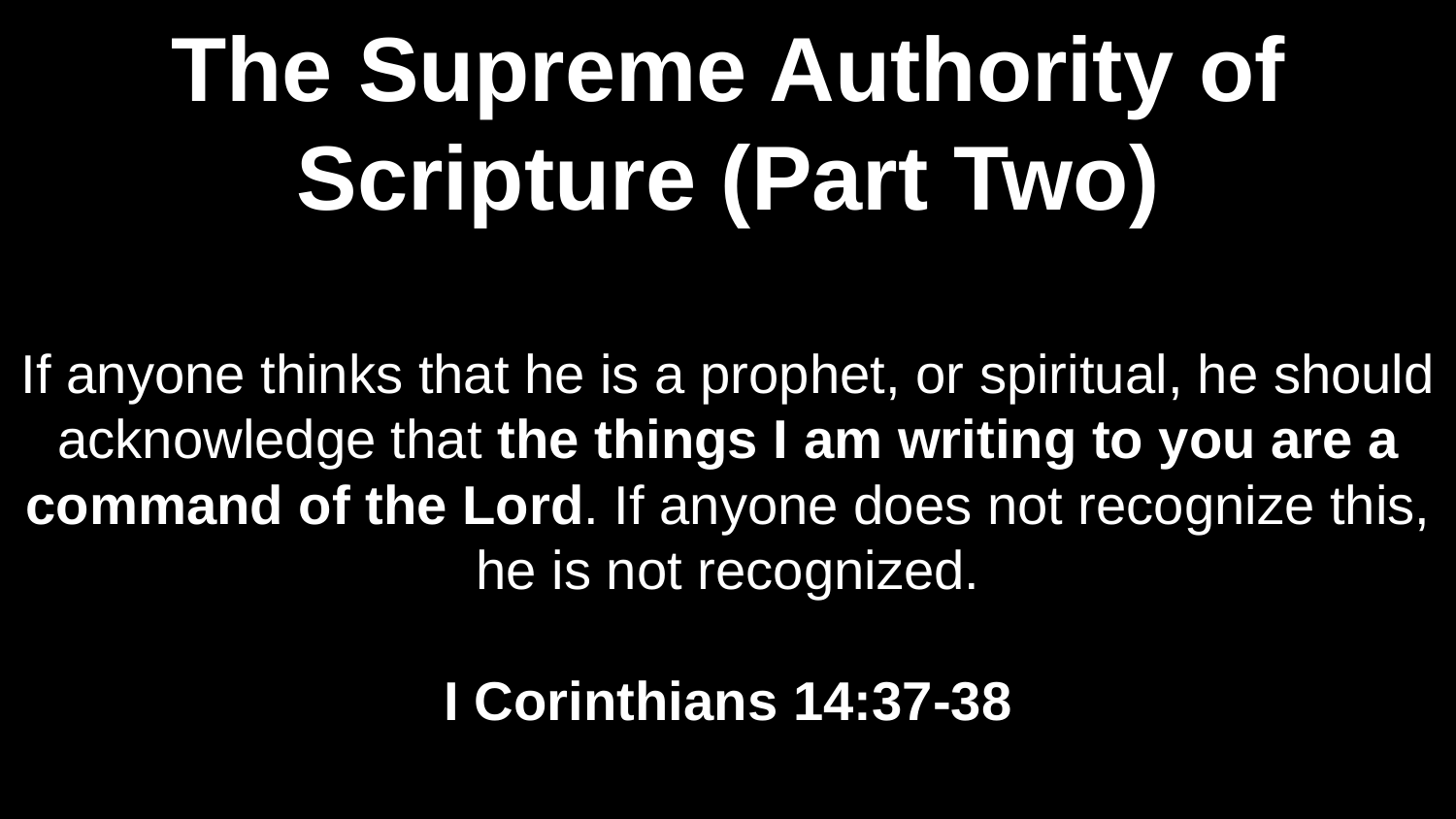This is now the second letter that I am writing to you, beloved. In both of them I am stirring up your sincere mind by way of reminder, that you should remember the [written] **predictions of the holy prophets** and **the commandment of the Lord and Savior through your apostles**

**II Peter 3:2**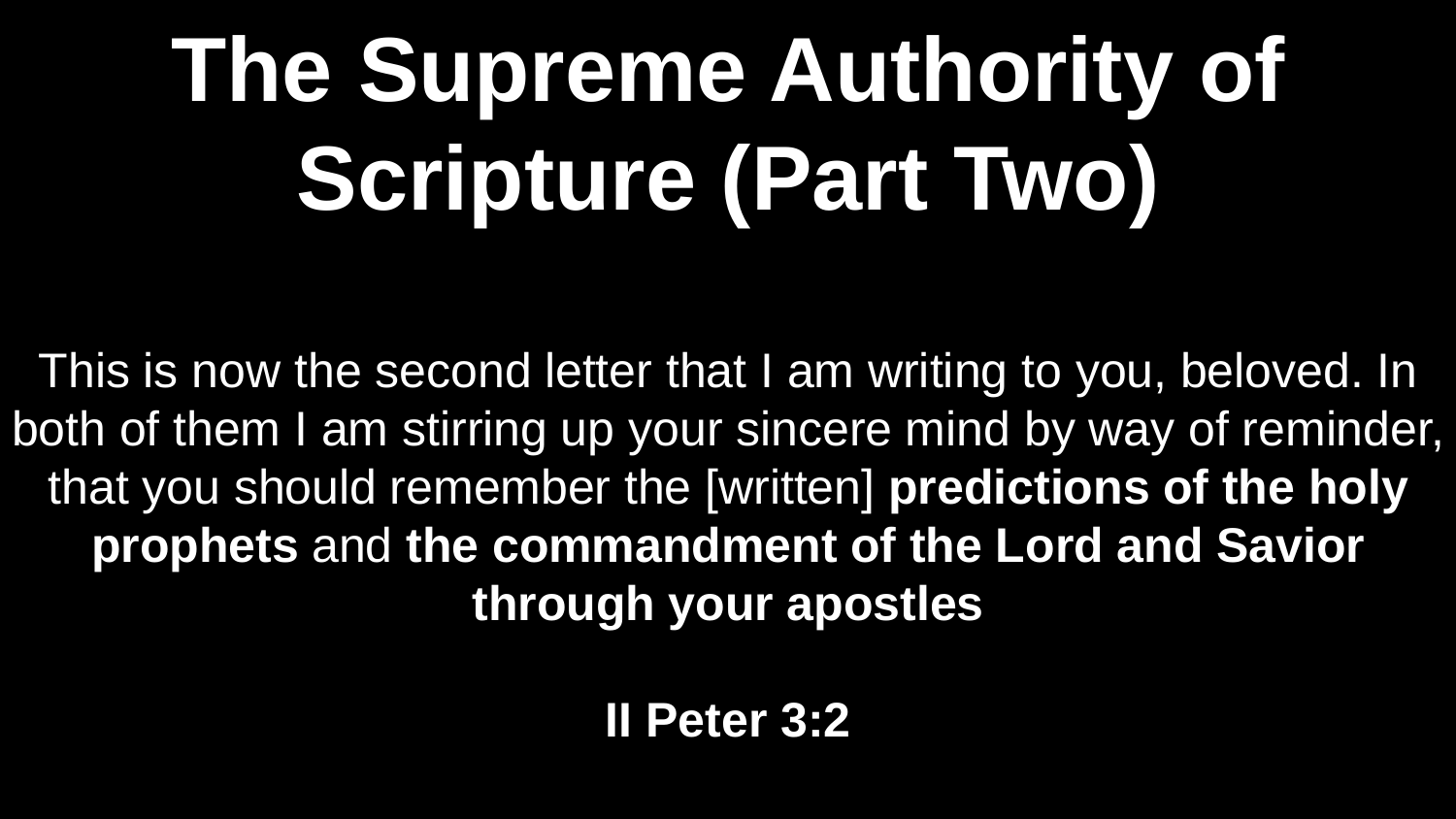Here, Peter the Apostle (I Peter 1:1), equates the authority of the apostles with the authority of the OT prophets.

The OT prophets are known only by Holy Scripture. Therefore, the logic is that the written words of the Apostles are also to be taken as Holy Scripture.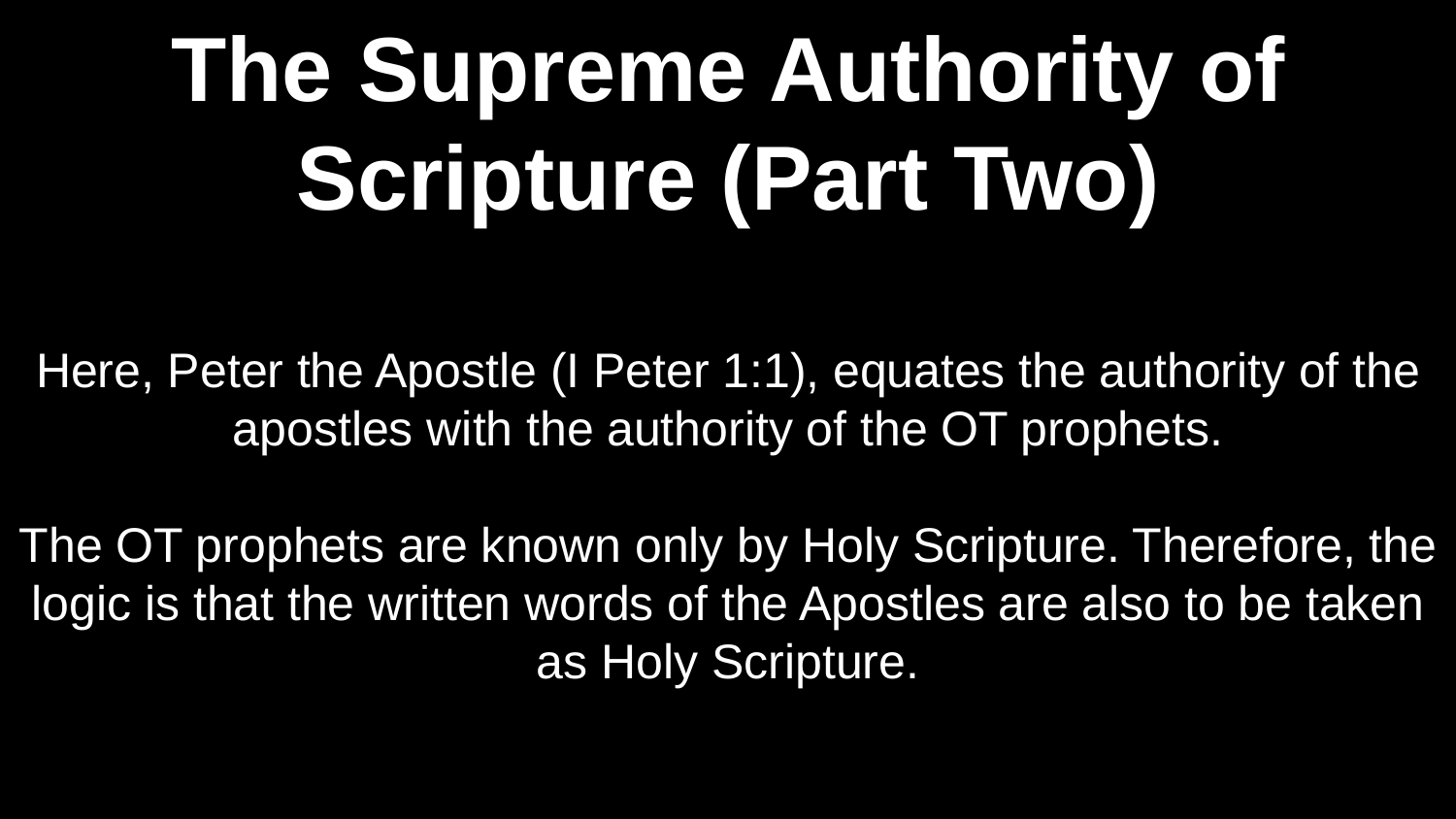And count the patience of our Lord as salvation, just as our beloved **brother Paul also wrote to you according to the wisdom given him**, 16 as he does **in all his letters** when he speaks in them of these matters. There are some things in them that are hard to understand, which the ignorant and unstable twist to their own destruction, **as they do the other Scriptures**. II Peter 3:15-16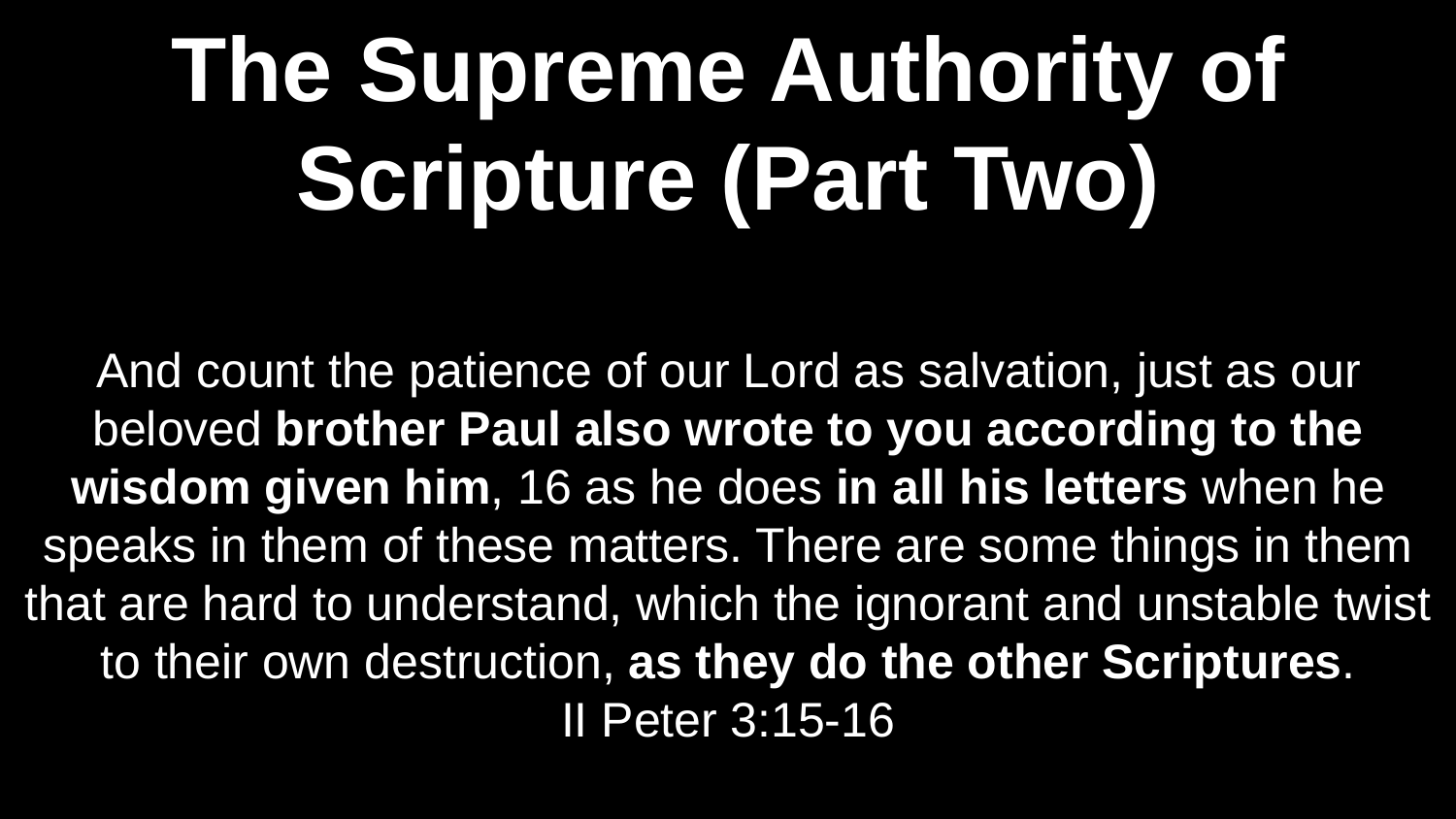#### **Summary:**

**1. Jesus' Authority = Scripture's Authority**

**2. Christ promises to send the Holy Spirit to enable the Apostles to continue His mission**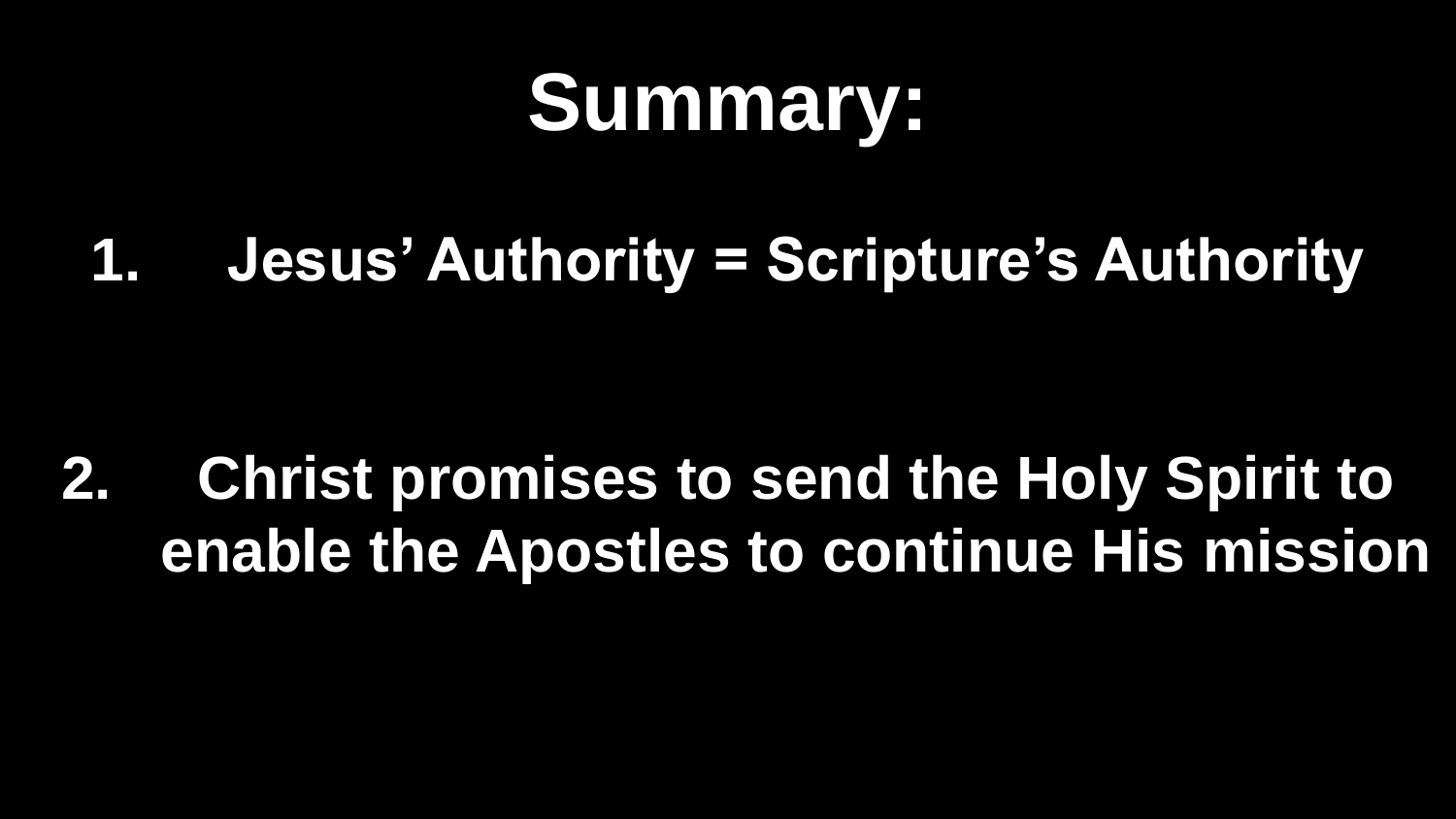#### **Summary:**

#### **3. The Apostle's produce new covenant documents**

#### **4. The New Covenant Documents possess the same authority as the Old Covenant Documents**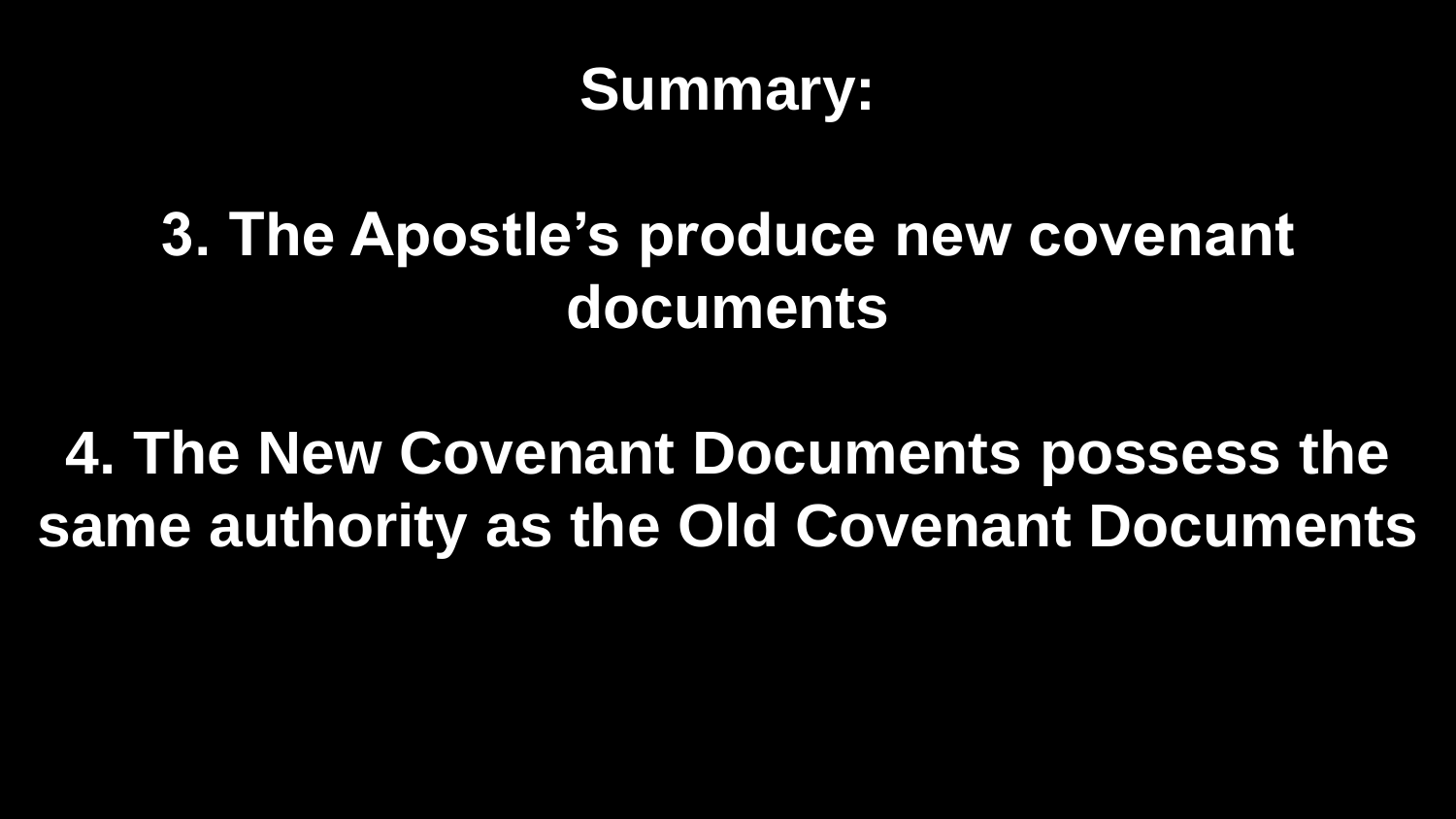#### **Summary:**

#### **The New Covenant Documents carry Christ's Authority**

#### **"When the NT Scripture speaks, Christ speaks."**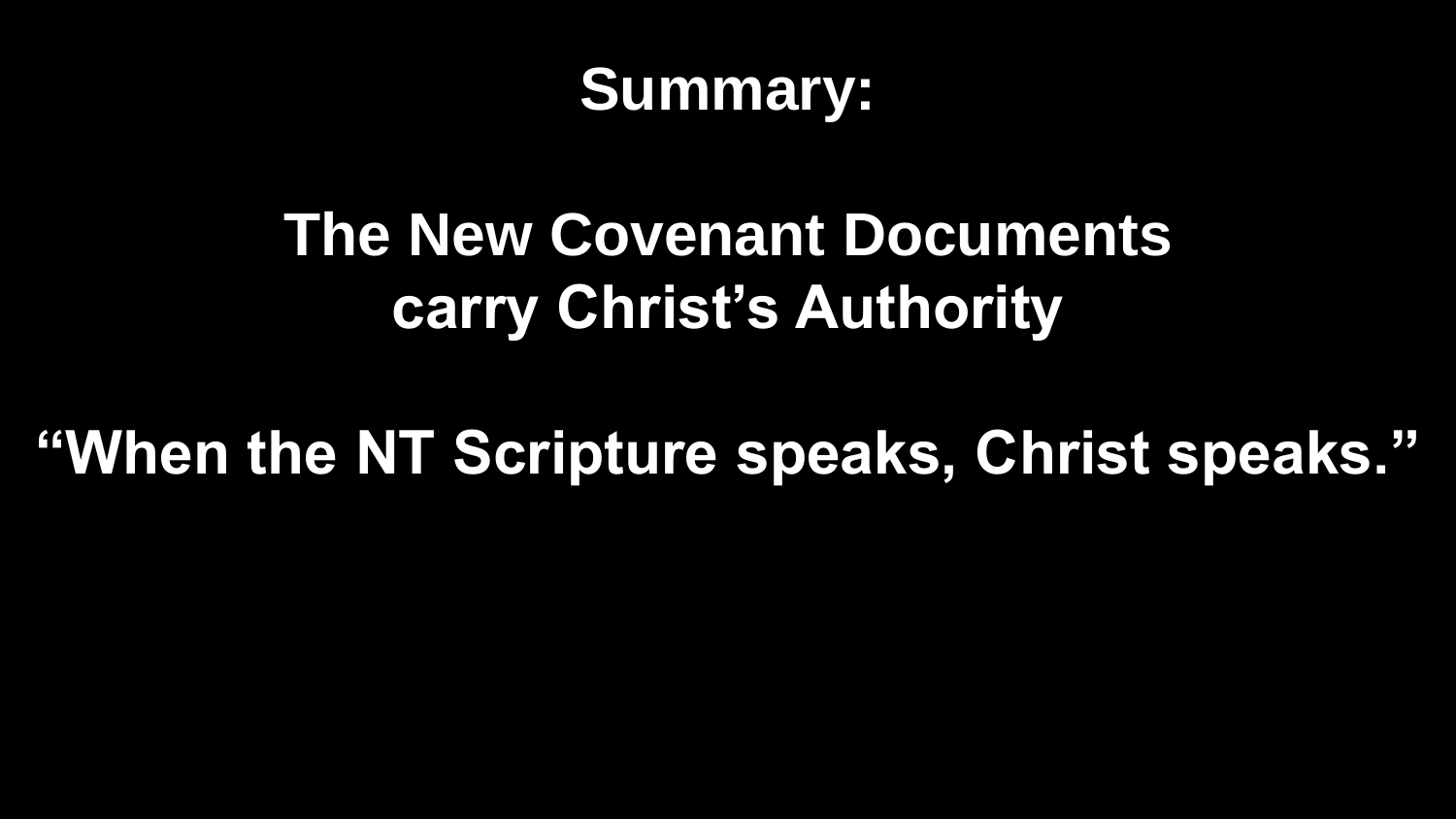You are to deal with Scripture in such a way that you bear in mind that God Himself says what is written. But since God is speaking, it is not fitting for you wantonly to turn His Word in the direction you wish to go.

#### - Martin Luther